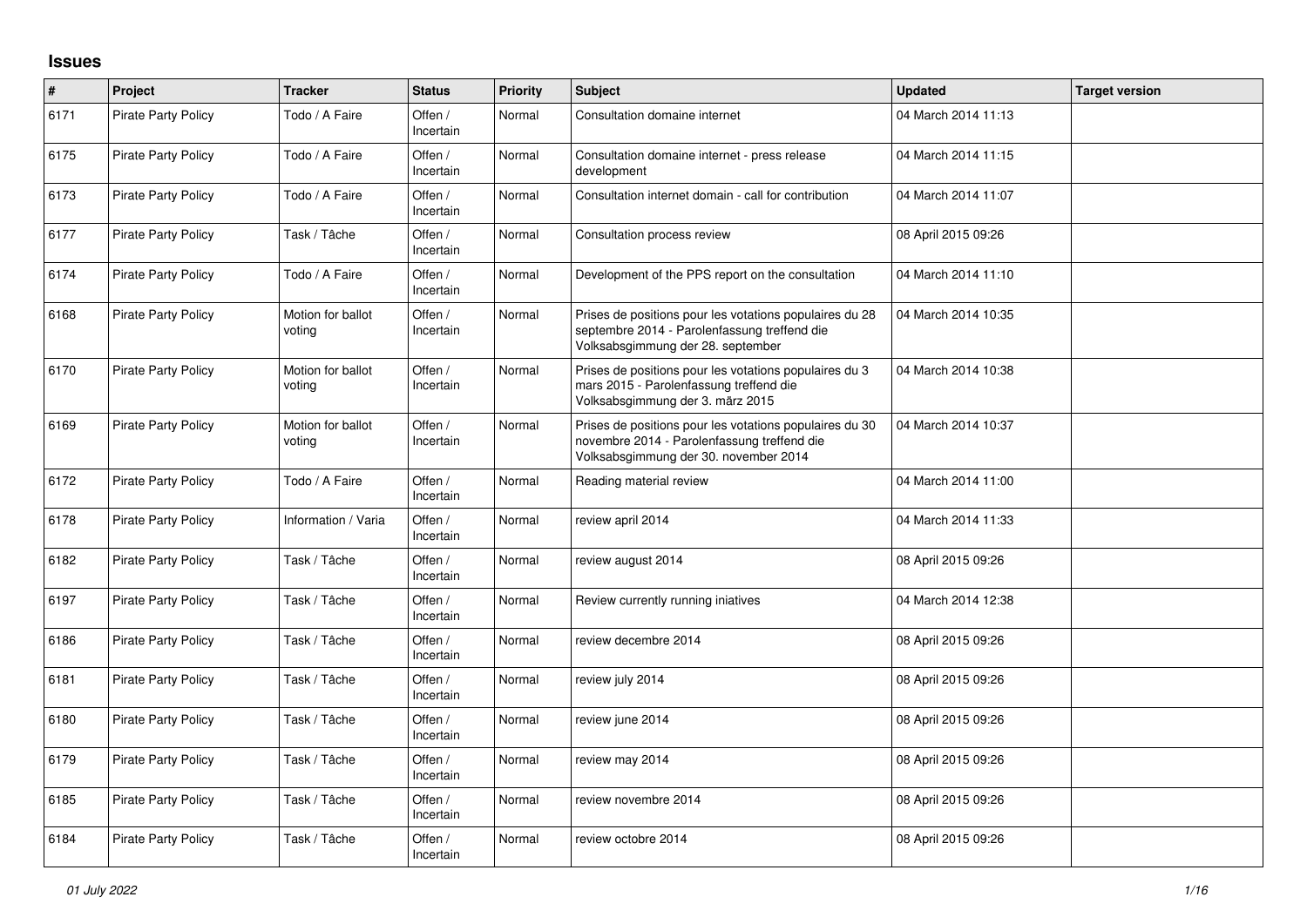| #    | Project                                   | <b>Tracker</b>      | <b>Status</b>            | <b>Priority</b> | <b>Subject</b>                                                                      | <b>Updated</b>         | <b>Target version</b>                                         |
|------|-------------------------------------------|---------------------|--------------------------|-----------------|-------------------------------------------------------------------------------------|------------------------|---------------------------------------------------------------|
| 6183 | Pirate Party Policy                       | Task / Tâche        | Offen /<br>Incertain     | Normal          | review septembre 2014                                                               | 08 April 2015 09:26    |                                                               |
| 6520 | Sektion Wallis / section<br>valaisan      | Information / Varia | Tabled                   | Normal          | Assemblée constituante                                                              | 23 July 2015 16:03     |                                                               |
| 8544 | Piratenversammlung /<br>Assemblée Pirate  | Motion              | Tabled                   | Normal          | Bereinigung Differenzen Statuten und<br>Versammlungsreglement                       | 19 March 2022 21:22    | PV 2022.2                                                     |
| 8387 | Digitale Infrastruktur                    | Motion              | Tabled                   | Normal          | Konzept E-Mail Adressen                                                             | 16 February 2020 16:33 |                                                               |
| 8072 | Sektion Zürich                            | Information / Varia | Tabled                   | Normal          | Listenverbindung PPZH Nationalratswahlen 2019                                       | 28 May 2019 21:31      | Vorstandsitzung 2019-1                                        |
| 5873 | Sektion Wallis / section<br>valaisan      | Task / Tâche        | Tabled                   | Normal          | Pi-Vote Zertifikate                                                                 | 20 August 2017 08:31   | GV2017                                                        |
| 6457 | Sektion St. Gallen und beide<br>Appenzell | Information / Varia | Tabled                   | Normal          | Piratengrillen                                                                      | 30 July 2014 16:21     |                                                               |
| 7160 | Section Vaud                              | Information / Varia | Tabled                   | Normal          | Retour sur la réunion e débriefing de la RTS -<br>Campagne EF2016                   | 03 August 2019 09:47   | Réunion de comité - 28 avril<br>2016                          |
| 7833 | Digitale Infrastruktur                    | Bug / Feature       | Needs<br>Feedback        | High            | Agenda der Website zeigt Termine nicht an & teilweise<br>mit schlechter Darstellung | 29 March 2018 12:32    |                                                               |
| 8396 | Digitale Infrastruktur                    | Bug / Feature       | Needs<br>Feedback        | Low             | Alte Redmine Projekte nicht mehr im Archiv aufgelistet                              | 12 February 2020 02:04 |                                                               |
| 6021 | Sektion Wallis / section<br>valaisan      | Task / Tâche        | Needs<br>Feedback        | Normal          | Amtsblatt Wallis: Öffentlich und Gratis                                             | 20 August 2017 08:34   | Existierende/Funktionierende<br>Datenschutz- und GIDA Behörde |
| 8422 | Digitale Infrastruktur                    | Task / Tâche        | <b>Needs</b><br>Feedback | High            | Civi Crm Funktionen extern geben                                                    | 01 February 2022 02:19 |                                                               |
| 5400 | Sektion Wallis / section<br>valaisan      | Task / Tâche        | Needs<br>Feedback        | Normal          | Dienststelle für Datenschutz und Öffentlichkeitsprinzip                             | 20 April 2017 17:36    |                                                               |
| 5430 | Sektion Wallis / section<br>valaisan      | Task / Tâche        | Needs<br>Feedback        | Normal          | Einrichtung interne Mailingliste                                                    | 20 August 2017 08:31   | GV2017                                                        |
| 8108 | Digitale Infrastruktur                    | Task / Tâche        | Needs<br>Feedback        | Normal          | Hinterlegung Druckvorlagen                                                          | 10 February 2022 16:00 |                                                               |
| 6414 | Sektion St. Gallen und beide<br>Appenzell | Todo / A Faire      | Needs<br>Feedback        | High            | Kantonsratswahlen                                                                   | 30 July 2014 15:28     | Vorstand 2014-07-30                                           |
| 4064 | Bezirkssektion Winterthur                 | Task / Tâche        | Needs<br>Feedback        | Normal          | Liquid Feedback für die Stadt Winterthur                                            | 07 April 2013 15:34    | Parley 15 (2.5.2013)                                          |
| 7868 | Digitale Infrastruktur                    | Task / Tâche        | Needs<br>Feedback        | Normal          | Mailverteiler für die PPS Ticino erstellen                                          | 19 December 2019 01:40 |                                                               |
| 8553 | Digitale Infrastruktur                    | Bug / Feature       | Needs<br>Feedback        | Urgent          | Newsletterversand Members-CiviCRM<br>hängt/unzureichende Zustellquote               | 03 April 2022 23:06    |                                                               |
| 6402 | Sektion St. Gallen und beide<br>Appenzell | Todo / A Faire      | Needs<br>Feedback        | Normal          | Rechte organisieren                                                                 | 30 July 2014 19:23     |                                                               |
| 6311 | Sektion Wallis / section<br>valaisan      | Task / Tâche        | Needs<br>Feedback        | Normal          | Videoüberachung Brig: Umstellung der Webseite                                       | 20 August 2017 08:55   | Existierende/Funktionierende<br>Datenschutz- und GIDA Behörde |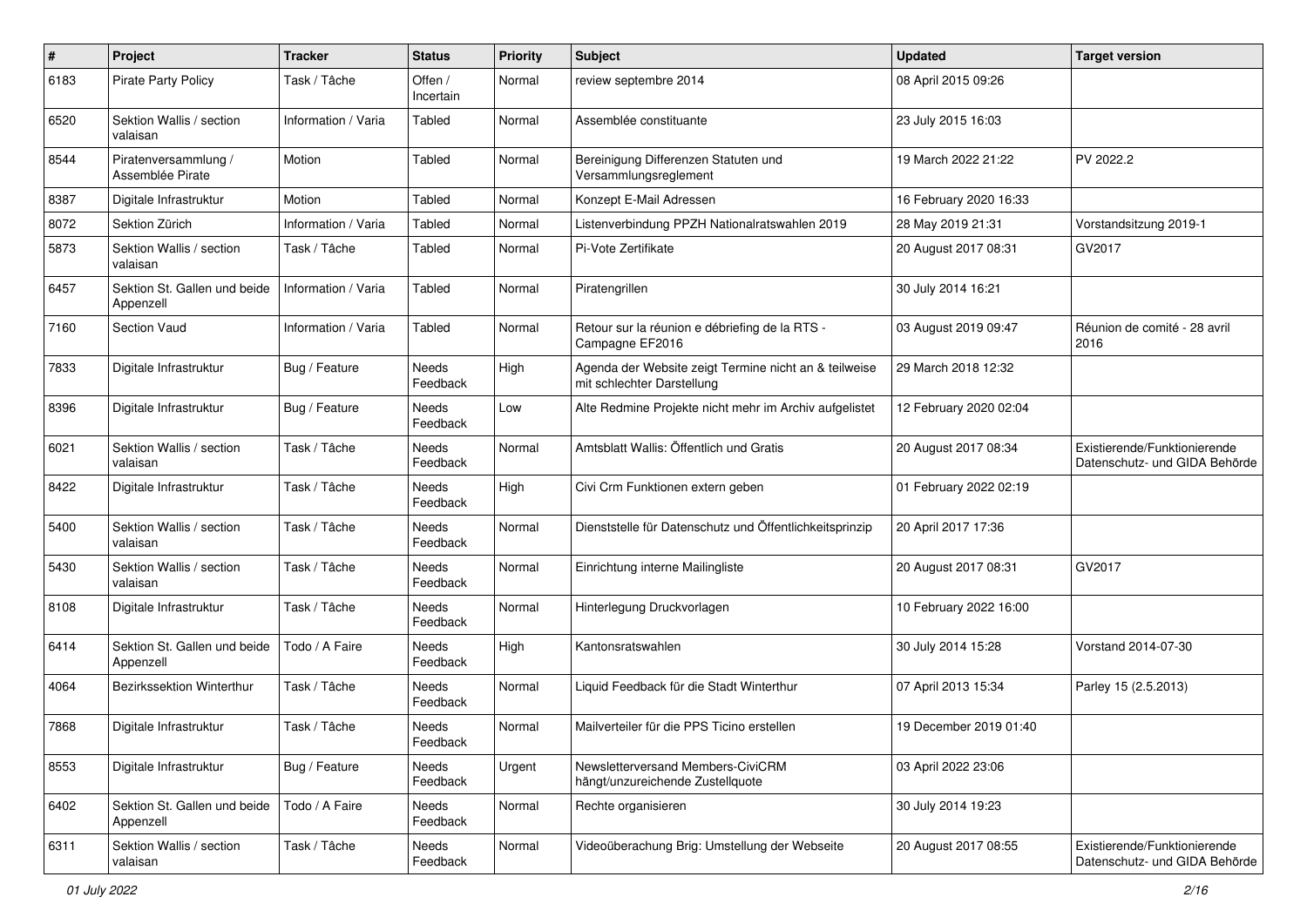| $\pmb{\#}$ | Project                                   | <b>Tracker</b> | <b>Status</b>     | <b>Priority</b> | <b>Subject</b>                                                                                                                                                                                                                                   | <b>Updated</b>         | <b>Target version</b>                                         |
|------------|-------------------------------------------|----------------|-------------------|-----------------|--------------------------------------------------------------------------------------------------------------------------------------------------------------------------------------------------------------------------------------------------|------------------------|---------------------------------------------------------------|
| 4067       | Sektion Wallis / section<br>valaisan      | Task / Tâche   | Needs<br>Feedback | Normal          | Wildtierkameras im Wallis                                                                                                                                                                                                                        | 20 August 2017 08:33   | Existierende/Funktionierende<br>Datenschutz- und GIDA Behörde |
| 8489       | Digitale Infrastruktur                    | Bug / Feature  | Needs<br>Feedback | Normal          | Zahlungs API                                                                                                                                                                                                                                     | 10 February 2022 16:50 |                                                               |
| 7089       | Sektion Wallis / section<br>valaisan      | Task / Tâche   | Done              | Normal          | Anfragen an Standesämtern                                                                                                                                                                                                                        | 02 March 2016 09:56    |                                                               |
| 7140       | <b>Section Vaud</b>                       | Task / Tâche   | Done              | Normal          | Approbation et signature du PV de l'AG par les membres   08 September 2019 06:41<br>du comité ainsi que les statuts du PPVD                                                                                                                      |                        | Réunion de comité - 31 mars<br>2016                           |
| 7462       | <b>Section Vaud</b>                       | Task / Tâche   | Done              | Normal          | Camnpagne Référendum LRens                                                                                                                                                                                                                       | 16 May 2019 16:35      | Réunion de Comité - 25.08.2016                                |
| 7463       | <b>Section Vaud</b>                       | Task / Tâche   | Done              | Normal          | Conférence-débats 2e partie 2016                                                                                                                                                                                                                 | 19 April 2019 15:11    | Réunion de Comité - 6.10.2016                                 |
| 6206       | <b>Pirate Party Policy</b>                | Task / Tâche   | Done              | Normal          | Consultation "Modification loi fédérale sur les systèmes<br>d'information de la Confédération dans le domaine du<br>sport (LSIS)" - Vernehmlassung "Änderung<br>Bundesgesetz über die Informationssysteme des<br>Bundes im Bereich Sport (IBSG)" | 08 April 2015 09:26    |                                                               |
| 6726       | <b>Pirate Party Policy</b>                | Task / Tâche   | Done              | Normal          | Consultation FINMA - LBA / GvW                                                                                                                                                                                                                   | 08 April 2015 09:18    |                                                               |
| 7470       | <b>Section Vaud</b>                       | Task / Tâche   | Done              | Normal          | Creation des stands                                                                                                                                                                                                                              | 13 June 2019 15:55     |                                                               |
| 6222       | <b>Pirate Party Policy</b>                | Task / Tâche   | Done              | Normal          | Développement argumentaires votations populaire 18<br>mai - Entwicklung Argumentationshilfe Themen<br>Volksabstimmung 18. Mai                                                                                                                    | 27 November 2019 21:23 |                                                               |
| 7468       | <b>Section Vaud</b>                       | Task / Tâche   | Done              | Normal          | Elections communales 2016 et EF 2015 - finances<br>factures ouvertes - point de sitation                                                                                                                                                         | 19 April 2019 15:10    | Réunion de Comité - 25.08.2016                                |
| 8033       | <b>Section Vaud</b>                       | Task / Tâche   | Done              | Normal          | Faire liste du matériel de campagne                                                                                                                                                                                                              | 03 August 2019 20:59   | Réunion comité 2019-02-21                                     |
| 5291       | Stadtsektion Zürich                       | Task / Tâche   | Done              | Normal          | Festlegen von Terminen für die PV                                                                                                                                                                                                                | 03 October 2013 20:15  | Stammtisch 27.05.2013                                         |
| 7467       | <b>Section Vaud</b>                       | Task / Tâche   | Done              | Normal          | Formation média                                                                                                                                                                                                                                  | 13 June 2019 15:54     | Réunion de Comité - 25.08.2016                                |
| 7987       | Vorstand - Comité PPS                     | Task / Tâche   | Done              | Normal          | Kommunikationskonzept                                                                                                                                                                                                                            | 03 February 2020 19:12 | Vorstandssitzung 2019 05 27                                   |
| 6406       | Sektion St. Gallen und beide<br>Appenzell | Todo / A Faire | Done              | Normal          | Kontaktdaten etc an Vorstand CH senden                                                                                                                                                                                                           | 10 June 2014 19:26     | Vorstand 2014-06-101                                          |
| 5637       | <b>Pirate Party Policy</b>                | Task / Tâche   | Done              | Normal          | Korrektur der Uebersetzung der Identite                                                                                                                                                                                                          | 22 March 2014 17:28    |                                                               |
| 6391       | Sektion St. Gallen und beide<br>Appenzell | Todo / A Faire | Done              | Urgent          | Kreisrichterkandidat suchen                                                                                                                                                                                                                      | 10 June 2014 19:25     | Vorstand 2014-06-101                                          |
| 3033       | Sektion St. Gallen und beide<br>Appenzell | Task / Tâche   | Done              | Normal          | Liquid Feedback                                                                                                                                                                                                                                  | 10 June 2014 20:10     |                                                               |
| 5022       | Sektion St. Gallen und beide<br>Appenzell | Todo / A Faire | Done              | Normal          | Mandatsabgabe                                                                                                                                                                                                                                    | 10 June 2014 19:49     |                                                               |
| 5640       | Sektion St. Gallen und beide<br>Appenzell | Todo / A Faire | Done              | Normal          | Mehr Kommunikationssicherheit                                                                                                                                                                                                                    | 10 June 2014 13:53     |                                                               |
| 8351       | Vorstand - Comité PPS                     | Task / Tâche   | Done              | Normal          | Newsletter                                                                                                                                                                                                                                       | 25 May 2020 19:24      | Vorstandssitzung 2019 11 25                                   |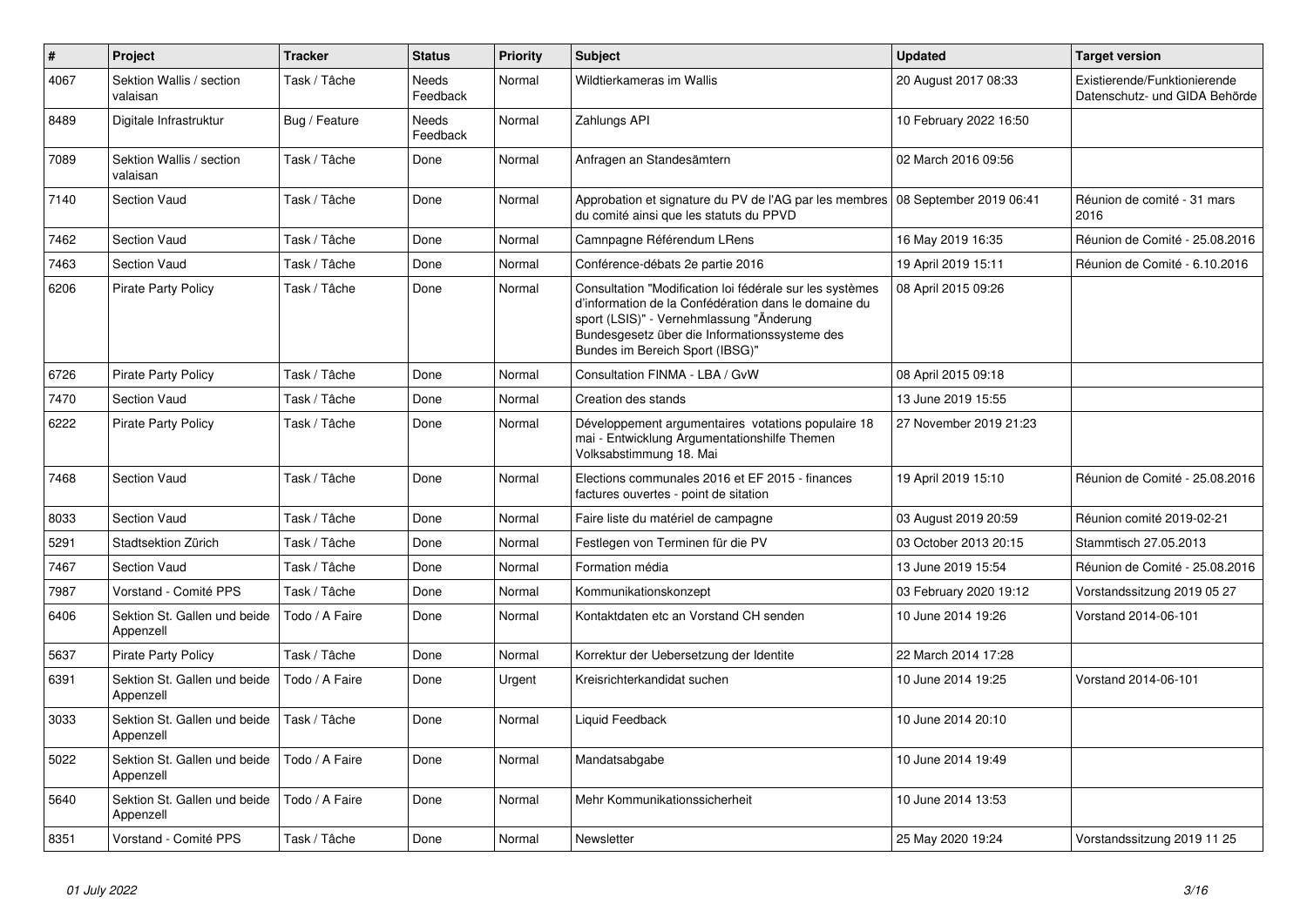| $\pmb{\#}$ | Project                                   | <b>Tracker</b> | <b>Status</b> | <b>Priority</b> | <b>Subject</b>                                                                                                                                                            | <b>Updated</b>          | <b>Target version</b>                |
|------------|-------------------------------------------|----------------|---------------|-----------------|---------------------------------------------------------------------------------------------------------------------------------------------------------------------------|-------------------------|--------------------------------------|
| 7236       | <b>Section Vaud</b>                       | Task / Tâche   | Done          | Normal          | Organisation de la campagne référendaire LSCPT                                                                                                                            | 07 May 2018 12:58       | Réunion de comité - 31 mars<br>2016  |
| 4893       | Sektion Wallis / section<br>valaisan      | Task / Tâche   | Done          | Normal          | Pflichtenheft Vorstand (2)                                                                                                                                                | 13 December 2014 10:14  |                                      |
| 6748       | <b>Press and Public Relations</b>         | Task / Tâche   | Done          | Urgent          | PR - Bund niederlässt wieder IT Security!                                                                                                                                 | 02 April 2015 12:03     |                                      |
| 8120       | <b>Section Vaud</b>                       | Task / Tâche   | Done          | Normal          | Préparation de notre voyage à Olten le 23 juin 2019                                                                                                                       | 03 August 2019 20:59    | Réunion comité 2019-06-13            |
| 6676       | Section Genève                            | Task / Tâche   | Done          | Normal          | Préparation éléction national                                                                                                                                             | 27 June 2016 09:53      | Prochain Comité                      |
| 7466       | <b>Section Vaud</b>                       | Task / Tâche   | Done          | Normal          | Préparation Elections cantonales - désignation de<br>candidats - alliance - etc                                                                                           | 13 June 2019 15:54      | Réunion de Comité - 25.08.2016       |
| 6677       | Section Genève                            | Task / Tâche   | Done          | Normal          | Préparation prochaine AG                                                                                                                                                  | 19 October 2015 17:06   | Prochain Comité                      |
| 7527       | <b>Section Vaud</b>                       | Task / Tâche   | Done          | High            | Prise de possition sur le référendum vaudois sur la<br>mendicité                                                                                                          | 03 August 2019 12:57    | Réunion de Comité - 3.11.2016        |
| 4941       | <b>Pirate Party Policy</b>                | Task / Tâche   | Done          | Normal          | prostitution                                                                                                                                                              | 30 September 2013 19:23 |                                      |
| 7341       | <b>Section Vaud</b>                       | Task / Tâche   | Done          | Urgent          | Publipostage de formulaire Iscpt                                                                                                                                          | 19 April 2019 15:12     | Réunion de comité - 9 juin 2016      |
| 6727       | <b>Pirate Party Policy</b>                | Task / Tâche   | Done          | Normal          | Rédaction de la réponse de la consultation                                                                                                                                | 08 April 2015 09:17     |                                      |
| 7270       | <b>Section Vaud</b>                       | Task / Tâche   | Done          | Normal          | Rédaction et diffusion de la newsletter du PPVD pour le<br>mois d'avril                                                                                                   | 20 April 2016 09:19     | Réunion de comité - 28 avril<br>2016 |
| 7195       | <b>Section Vaud</b>                       | Task / Tâche   | Done          | Normal          | Révision de statuts du PPVD                                                                                                                                               | 03 August 2019 09:48    | Réunion de comité - 28 avril<br>2016 |
| 7262       | <b>Section Vaud</b>                       | Task / Tâche   | Done          | Normal          | Révision du programme du PPVD                                                                                                                                             | 07 May 2018 13:02       | Réunion de comité - 14 avril<br>2016 |
| 6787       | <b>Pirate Party Policy</b>                | Task / Tâche   | Done          | Normal          | Révision totale de la loi fédérale sur l'analyse génétique<br>humaine (LAGH) - Totalrevision des Bundesgesetzes<br>über genetische Untersuchungen beim Menschen<br>(GUMG) | 27 May 2015 06:55       |                                      |
| 7976       | <b>Section Vaud</b>                       | Task / Tâche   | Done          | Normal          | Sondage Politiciennes.ch                                                                                                                                                  | 01 November 2018 20:43  | Séance de comité 18-44               |
| 4729       | Sektion St. Gallen und beide<br>Appenzell | Task / Tâche   | Done          | Normal          | SSH key für LQFB server                                                                                                                                                   | 10 June 2014 19:50      |                                      |
| 3251       | Sektion St. Gallen und beide<br>Appenzell | Task / Tâche   | Done          | Low             | <b>Statistik Skript</b>                                                                                                                                                   | 10 June 2014 20:06      |                                      |
| 5275       | Sektion Wallis / section<br>valaisan      | Task / Tâche   | Done          | Normal          | Stellungnahme zum Schulgesetz                                                                                                                                             | 20 August 2017 08:57    |                                      |
| 7269       | Section Vaud                              | Task / Tâche   | Done          | Normal          | Travaux sur la vision pirate du développement<br>communal                                                                                                                 | 07 May 2018 13:02       | Réunion de comité - 28 avril<br>2016 |
| 7264       | <b>Section Vaud</b>                       | Task / Tâche   | Done          | Normal          | Tri des propositions par collectivité impactée                                                                                                                            | 15 April 2016 15:30     | Réunion de comité - 14 avril<br>2016 |
| 4339       | Sektion St. Gallen und beide<br>Appenzell | Todo / A Faire | Done          | Normal          | Überarbeitung der Statuten                                                                                                                                                | 09 May 2014 18:35       |                                      |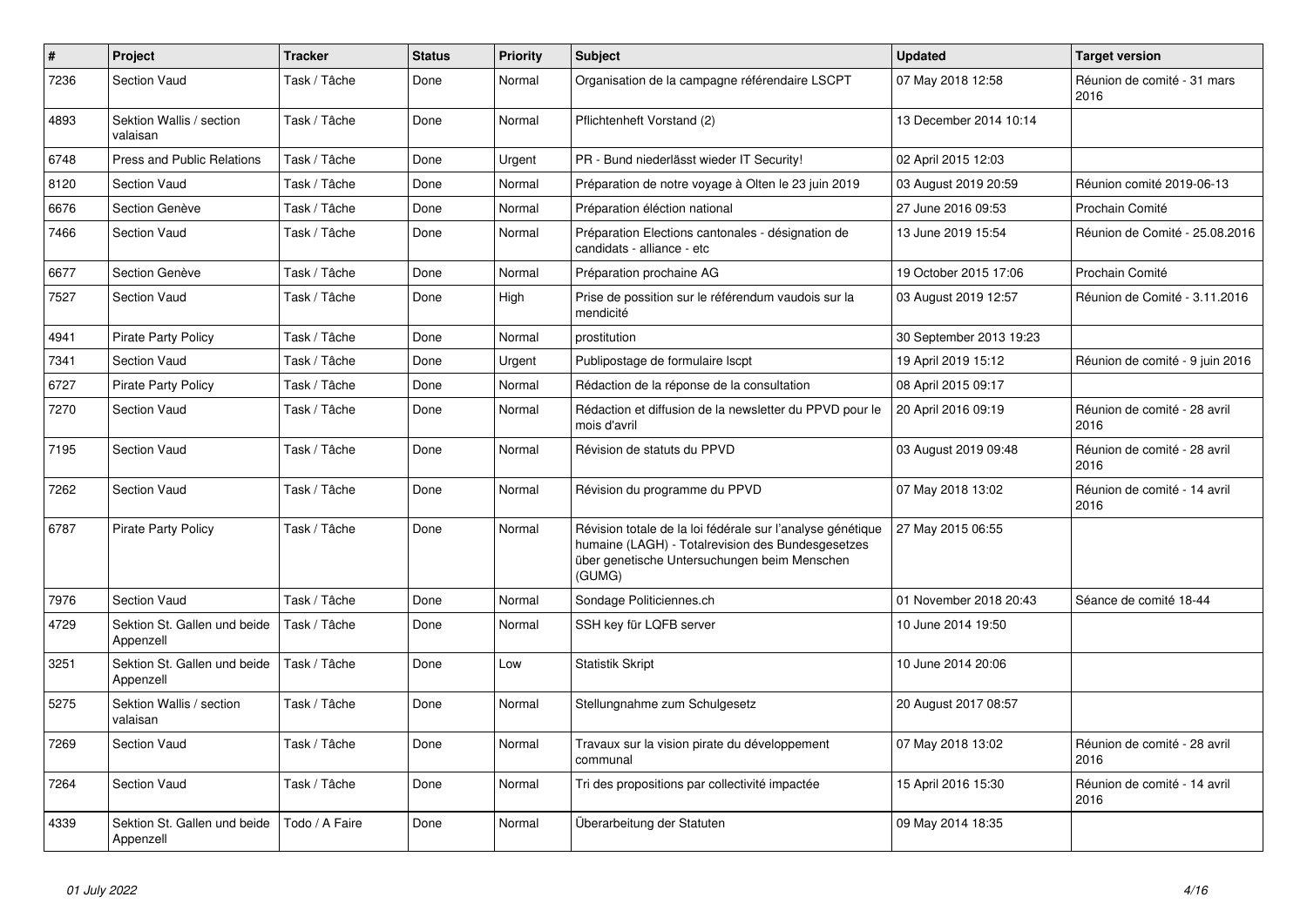| #    | Project                                   | <b>Tracker</b> | <b>Status</b> | <b>Priority</b> | <b>Subject</b>                                                                                                                      | <b>Updated</b>         | <b>Target version</b> |
|------|-------------------------------------------|----------------|---------------|-----------------|-------------------------------------------------------------------------------------------------------------------------------------|------------------------|-----------------------|
| 8545 | Digitale Infrastruktur                    | Bug / Feature  | Done          | Normal          | Überprüfung Funktionalität Mitglieder-Kontaktformular<br>FR.                                                                        | 03 April 2022 23:04    |                       |
| 7179 | Section Vaud                              | Task / Tâche   | Done          | Urgent          | URGENT débat pour la RIE3                                                                                                           | 10 March 2016 00:16    |                       |
| 3314 | Sektion St. Gallen und beide<br>Appenzell | Todo / A Faire | Done          | Normal          | Veranstaltung für Neumitglieder                                                                                                     | 10 June 2014 20:02     |                       |
| 8518 | AG Vernehmlassungen                       | Task / Tâche   | Done          | Normal          | Vernehmlassung 2021/96 Teilrevisionen vier<br>Ausführungserlasse des BÜPF (VÜPF, GebV-ÜPF,<br>VD-ÜPF, VVS-ÜPF)                      | 21 May 2022 15:03      |                       |
| 8467 | Vorstand - Comité PPS                     | Task / Tâche   | Done          | Urgent          | Vernehmlassung zum Bundesgesetz über den Einsatz<br>elektronischer Mittel zur Erfüllung von<br>Behördenaufgaben                     | 25 March 2021 22:38    |                       |
| 6390 | <b>Pirate Party Policy</b>                | Task / Tâche   | Done          | Normal          | Vernehmlassung: Geldspielgesetz / Consultation : Loi<br>sur les jeux d'argent                                                       | 08 April 2015 09:18    |                       |
| 2800 | <b>Bezirkssektion Winterthur</b>          | Task / Tâche   | Done          | Low             | Vorstoss: Verantwortung im Polizeiberuf                                                                                             | 04 May 2013 22:59      | Parley 3              |
| 4122 | Gruppo Ticino                             | Task / Tâche   | Needs Work    | High            | Accesso, impostazioni ed iscrizione membri a mailing list<br>sezione ticino                                                         | 20 April 2013 00:00    |                       |
| 3948 | <b>Bezirkssektion Winterthur</b>          | Task / Tâche   | Needs Work    | Normal          | AG Schule und Bildung                                                                                                               | 31 July 2013 21:00     | Parley 11             |
| 3077 | Sektion St. Gallen und beide<br>Appenzell | Todo / A Faire | Needs Work    | Normal          | Allgemeiner Flyer - Piraten SG AR Al                                                                                                | 07 May 2014 15:12      |                       |
| 5043 | Sektion beider Basel                      | Task / Tâche   | Needs Work    | Normal          | Aufgaben Stadtentwicklungspositionspapier                                                                                           | 12 February 2015 19:22 |                       |
| 8502 | Piratenversammlung /<br>Assemblée Pirate  | Task / Tâche   | Needs Work    | Normal          | Bereinigung Differenzen Statuten und<br>Versammlungsreglement                                                                       | 16 February 2022 23:13 |                       |
| 3707 | Bezirkssektion Winterthur                 | Task / Tâche   | Needs Work    | Normal          | Beschneidungspraxis in Winterthur                                                                                                   | 21 April 2013 00:00    | Parley 11             |
| 6688 | Section Genève                            | Task / Tâche   | Needs Work    | Normal          | Comptabilité - Recherche Fiduciaire                                                                                                 | 25 March 2015 17:00    | Prochain Comité       |
| 6784 | <b>Press and Public Relations</b>         | Task / Tâche   | Needs Work    | High            | CP - Déclaration D. Burkhalter DFAE «Promoting trust<br>and globally shared rules to ensure an open, free and<br>secure cyberspace» | 17 April 2015 18:12    |                       |
| 4193 | Sektion St. Gallen und beide<br>Appenzell | Todo / A Faire | Needs Work    | High            | Dauerticket Flaschenpost                                                                                                            | 09 May 2014 18:35      |                       |
| 4290 | Sektion St. Gallen und beide<br>Appenzell | Todo / A Faire | Needs Work    | Normal          | Dauerticket Strategie/Ziele                                                                                                         | 10 June 2014 19:55     | Vorstand next         |
| 4529 | Sektion St. Gallen und beide<br>Appenzell | Todo / A Faire | Needs Work    | Normal          | Dauerticket: Wahlen- / Abstimmungsparolen                                                                                           | 09 May 2014 18:35      |                       |
| 6645 | Section Genève                            | Task / Tâche   | Needs Work    | Normal          | Dossier médical en ligne                                                                                                            | 25 March 2015 17:03    | Prochain Comité       |
| 3864 | Bezirkssektion Winterthur                 | Task / Tâche   | Needs Work    | Normal          | E-Book Bibliothek DRM                                                                                                               | 06 March 2013 18:18    | Parley 13             |
| 3911 | Bezirkssektion Winterthur                 | Task / Tâche   | Needs Work    | Normal          | Elektronisches Büro in der Stadtverwaltung                                                                                          | 21 April 2013 00:00    | Parley 11             |
| 8378 | Digitale Infrastruktur                    | Task / Tâche   | Needs Work    | Normal          | Erstelllung subdomain für neue Sektion<br>Thurgau/Schauffhausen + SG/AR/Ai                                                          | 19 December 2019 00:53 |                       |
| 5389 | Bezirkssektion Winterthur                 | Task / Tâche   | Needs Work    | High            | Falsche Anreize in Sozialhilfe                                                                                                      | 17 June 2013 16:43     | Parley 18             |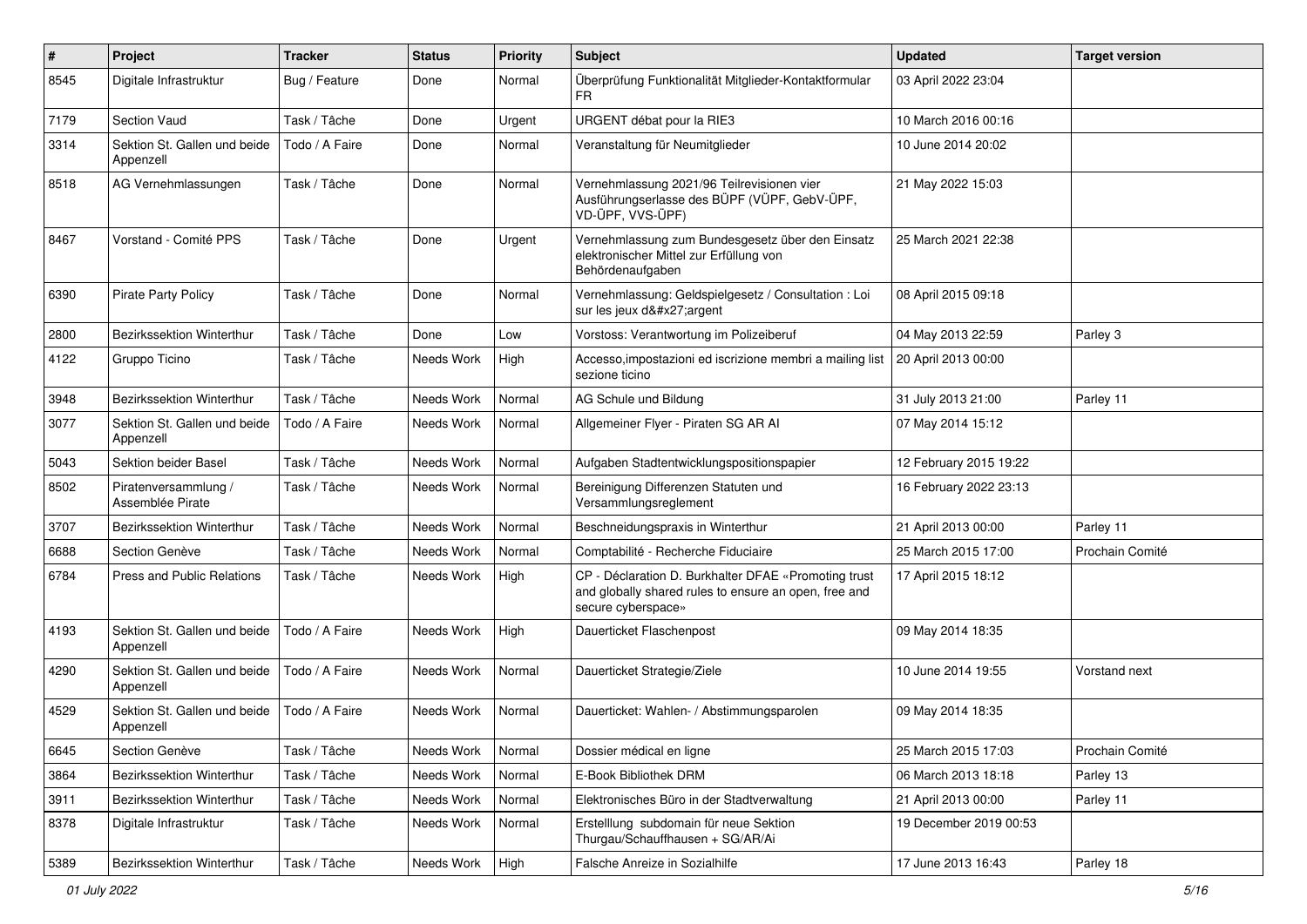| $\#$ | Project                                   | <b>Tracker</b> | <b>Status</b> | <b>Priority</b> | <b>Subject</b>                                                       | <b>Updated</b>         | <b>Target version</b>     |
|------|-------------------------------------------|----------------|---------------|-----------------|----------------------------------------------------------------------|------------------------|---------------------------|
| 8444 | Vorstand - Comité PPS                     | Task / Tâche   | Needs Work    | High            | Fehlende Mitgliederbeiträge für die Sektion PPBB                     | 29 October 2020 16:58  |                           |
| 4746 | Bezirkssektion Winterthur                 | Task / Tâche   | Needs Work    | Normal          | Förderung des Innovativen Motorisierten<br>Individualverkehrs (IMIV) | 21 April 2013 00:00    | Parley 13                 |
| 3716 | <b>Bezirkssektion Winterthur</b>          | Task / Tâche   | Needs Work    | Low             | Frauenparkplätze                                                     | 21 April 2013 00:00    | Parley 11                 |
| 7002 | Sektion beider Basel                      | Task / Tâche   | Needs Work    | Normal          | Für ein lebendiges Basel                                             | 02 October 2020 00:23  |                           |
| 2531 | Pirate Party Policy                       | Task / Tâche   | Needs Work    | Normal          | Gleichstellung                                                       | 20 February 2013 16:39 |                           |
| 4057 | Bezirkssektion Winterthur                 | Task / Tâche   | Needs Work    | Normal          | Informatikprojekte prüfen                                            | 21 April 2013 00:00    | Parley 11                 |
| 8529 | Digitale Infrastruktur                    | Bug / Feature  | Needs Work    | Normal          | <b>Installation Mailtrain</b>                                        | 14 December 2021 15:58 |                           |
| 3146 | Sektion St. Gallen und beide<br>Appenzell | Todo / A Faire | Needs Work    | Normal          | Jugendparlament - Workshop Vorschläge                                | 07 May 2014 20:22      |                           |
| 6276 | Sektion St. Gallen und beide<br>Appenzell | Todo / A Faire | Needs Work    | Normal          | Konsequenzen aus Beschlüssen der nationalen PV                       | 30 July 2014 15:33     |                           |
| 4388 | Finanzen                                  | Task / Tâche   | Needs Work    | Urgent          | Kontenplan                                                           | 04 April 2013 07:13    |                           |
| 5699 | Sektion St. Gallen und beide<br>Appenzell | Todo / A Faire | Needs Work    | Normal          | Krypto-Party                                                         | 30 July 2014 15:32     | Vorstand 2014-07-30       |
| 8430 | Sektion beider Basel                      | Task / Tâche   | Needs Work    | Normal          | Lagerort und Materialbestand der PPBB                                | 02 October 2020 00:08  |                           |
| 8204 | Section Vaud                              | Task / Tâche   | Needs Work    | High            | Le questionnaire de l'ALLIANCE-ENVIRONNEMENT                         | 20 August 2019 14:53   | Réunion comité 2019-07-25 |
| 8203 | <b>Section Vaud</b>                       | Task / Tâche   | Needs Work    | High            | Le questionnaire de la société vaudoise de médecine                  | 20 August 2019 14:52   | Réunion comité 2019-07-25 |
| 4138 | Gruppo Ticino                             | Task / Tâche   | Needs Work    | High            | Mailing List problema messaggio conferma<br>sottoscrizione           | 20 April 2013 00:00    |                           |
| 3568 | Bezirkssektion Winterthur                 | Task / Tâche   | Needs Work    | Normal          | Messung der Schulqualität                                            | 07 April 2013 15:45    |                           |
| 8058 | Sektion Zürich                            | Task / Tâche   | Needs Work    | Normal          | Neue Statuten auf Website publizieren                                | 02 April 2019 14:38    |                           |
| 3732 | Bezirkssektion Winterthur                 | Task / Tâche   | Needs Work    | Low             | Neues Hallenbad                                                      | 02 May 2013 22:37      | Parley 15 (2.5.2013)      |
| 3706 | Bezirkssektion Winterthur                 | Task / Tâche   | Needs Work    | Normal          | Notschlafstellen bei der Heilsarmee                                  | 21 April 2013 00:00    | Parley 11                 |
| 5517 | Bezirkssektion Winterthur                 | Task / Tâche   | Needs Work    | Normal          | O-Ton                                                                | 13 July 2013 17:39     |                           |
| 3567 | Bezirkssektion Winterthur                 | Task / Tâche   | Needs Work    | Normal          | Open Data                                                            | 26 February 2013 08:12 | Parley 11                 |
| 5870 | Sektion Wallis / section<br>valaisan      | Task / Tâche   | Needs Work    | Normal          | Opendata.admin.ch                                                    | 20 August 2017 08:31   | GV2017                    |
| 4507 | Bezirkssektion Winterthur                 | Task / Tâche   | Needs Work    | Normal          | OpenData: Wem gehört das Datenmaterial                               | 02 May 2013 22:34      |                           |
| 3708 | Bezirkssektion Winterthur                 | Task / Tâche   | Needs Work    | High            | OpenSource Nachtrag und Vorbereitung                                 | 19 April 2013 00:00    | Parley 13                 |
| 7761 | Digitale Infrastruktur                    | Bug / Feature  | Needs Work    | High            | OTRS überlebt Neustarts des Containers nicht                         | 19 December 2019 01:49 |                           |
| 5041 | Sektion beider Basel                      | Task / Tâche   | Needs Work    | Low             | Parlaments-Daten automatisch abgreifen lassen                        | 23 April 2015 18:59    |                           |
| 4639 | Sektion Wallis / section<br>valaisan      | Task / Tâche   | Needs Work    | Normal          | pi-Vote Sektionsabstimmungen                                         | 07 July 2014 20:30     |                           |
| 4644 | Sektion St. Gallen und beide<br>Appenzell | Todo / A Faire | Needs Work    | Normal          | PiratenSG App entwickeln                                             | 21 October 2013 14:49  |                           |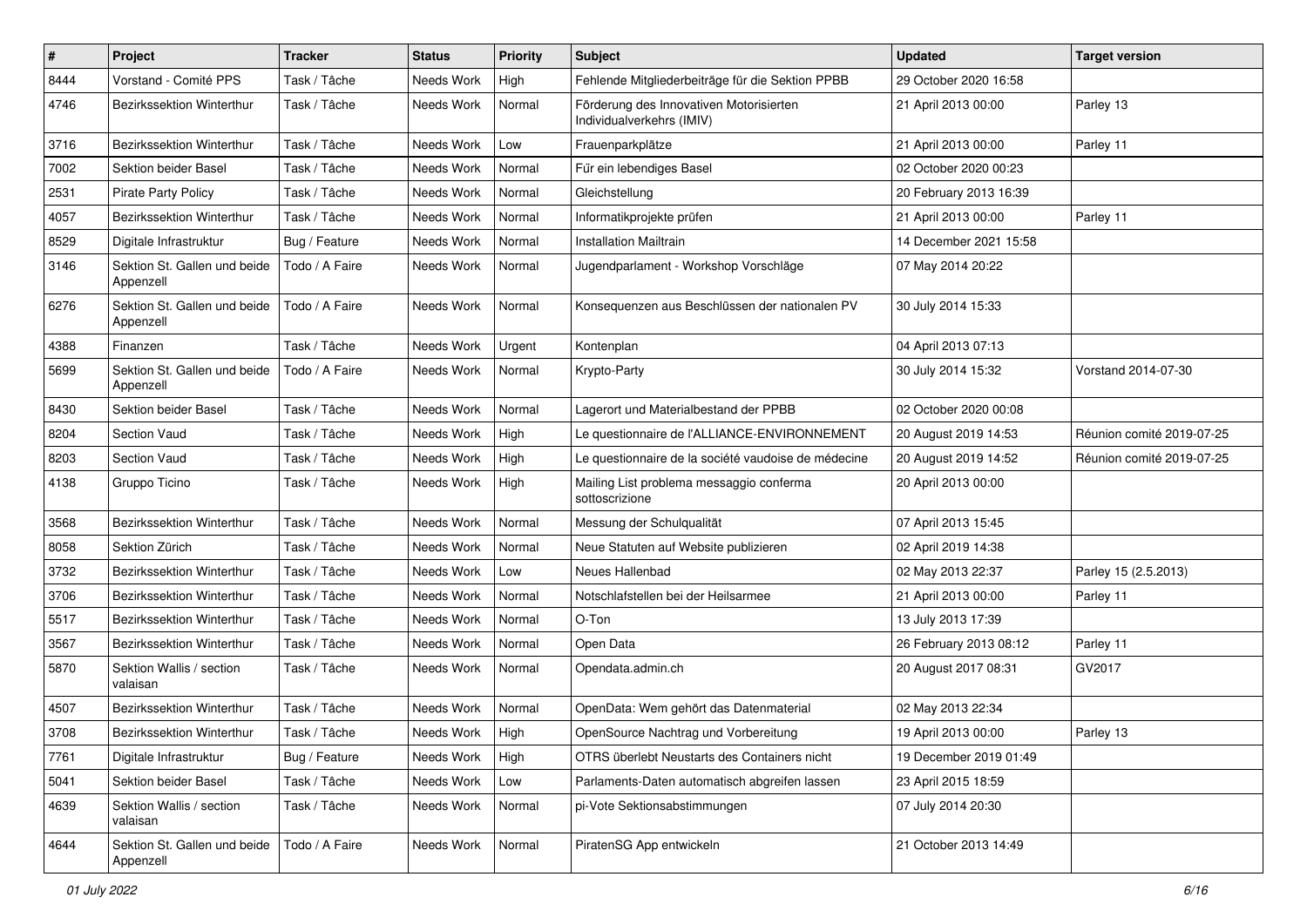| $\pmb{\#}$ | Project                                   | <b>Tracker</b> | <b>Status</b> | <b>Priority</b> | <b>Subject</b>                                                                                                                   | <b>Updated</b>          | <b>Target version</b>  |
|------------|-------------------------------------------|----------------|---------------|-----------------|----------------------------------------------------------------------------------------------------------------------------------|-------------------------|------------------------|
| 4645       | Sektion St. Gallen und beide<br>Appenzell | Todo / A Faire | Needs Work    | Normal          | Piratenspiel                                                                                                                     | 21 October 2013 14:49   |                        |
| 5058       | <b>Pirate Party Policy</b>                | Task / Tâche   | Needs Work    | Normal          | Positionspapier: Patente                                                                                                         | 15 April 2013 14:10     |                        |
| 5014       | Bezirkssektion Winterthur                 | Task / Tâche   | Needs Work    | Low             | Problematik "gebundene Ausgaben"                                                                                                 | 02 May 2013 22:31       | Parley 15 (2.5.2013)   |
| 4137       | Gruppo Ticino                             | Task / Tâche   | Needs Work    | Normal          | Programma Partito Pirata Ticino                                                                                                  | 21 April 2013 00:00     |                        |
| 4058       | Bezirkssektion Winterthur                 | Task / Tâche   | Needs Work    | Normal          | Prüfung der Zuwendungen an Dritte<br>(Sozialdepartement)                                                                         | 21 April 2013 00:00     | Parley 11              |
| 8473       | Digitale Infrastruktur                    | Task / Tâche   | Needs Work    | Normal          | Refurbish CiviCRM                                                                                                                | 18 January 2022 20:52   |                        |
| 3865       | Bezirkssektion Winterthur                 | Task / Tâche   | Needs Work    | Low             | Rote Parkplätze in der Altstadt                                                                                                  | 02 May 2013 22:36       | Parley 11              |
| 8312       | <b>Sektion Bern</b>                       | Task / Tâche   | Needs Work    | Normal          | Rückzahlung des Darlehens an die PPS                                                                                             | 09 September 2019 21:26 |                        |
| 4370       | Bezirkssektion Winterthur                 | Task / Tâche   | Needs Work    | Normal          | SalZH kriegt Subventionen                                                                                                        | 07 April 2013 15:42     | Parley 15 (2.5.2013)   |
| 5247       | Bezirkssektion Winterthur                 | Task / Tâche   | Needs Work    | High            | Schriftliche Anfrage zum Budget                                                                                                  | 22 May 2013 16:47       | Parley 16 (6.6.2013)   |
| 2891       | Bezirkssektion Winterthur                 | Task / Tâche   | Needs Work    | Low             | Schuldenabbau                                                                                                                    | 20 April 2013 00:00     |                        |
| 4537       | Sektion St. Gallen und beide<br>Appenzell | Todo / A Faire | Needs Work    | Normal          | Spenden veröffentlichen                                                                                                          | 09 February 2013 10:47  |                        |
| 4386       | Finanzen                                  | Task / Tâche   | Needs Work    | High            | Spenderlisten erstellen                                                                                                          | 01 May 2017 14:45       |                        |
| 4615       | Sektion Wallis / section<br>valaisan      | Task / Tâche   | Needs Work    | Normal          | Stv. Schatzmeister                                                                                                               | 03 September 2014 19:58 |                        |
| 7977       | Section Vaud                              | Task / Tâche   | Needs Work    | Normal          | Téléchargement légal: cadre particulier et exeptions                                                                             | 01 November 2018 20:44  | Séance de comité 18-44 |
| 4040       | Sektion St. Gallen und beide<br>Appenzell | Task / Tâche   | Needs Work    | Normal          | Tischwimpel für Stammtisch                                                                                                       | 10 June 2014 20:00      |                        |
| 4071       | Gruppo Ticino                             | Task / Tâche   | Needs Work    | Normal          | Traduzione webpage                                                                                                               | 19 April 2013 00:00     |                        |
| 8024       | Vorstand - Comité PPS                     | Task / Tâche   | Needs Work    | Low             | Verantwortliche & Zugriffsrechte                                                                                                 | 01 October 2020 23:07   |                        |
| 8521       | AG Vernehmlassungen                       | Task / Tâche   | Needs Work    | Normal          | Vernehmlassung 2021/70 Meldepflicht von<br>Betreiberinnen kritischer Infrastrukturen für<br>Cyberangriffe                        | 13 April 2022 00:53     |                        |
| 8516       | AG Vernehmlassungen                       | Task / Tâche   | Needs Work    | Normal          | Vernehmlassung 2021/81 Verordnung über die<br>Herstellung der Interoperabilität zwischen<br>Schengen-Dublin-Informationssystemen | 18 January 2022 20:38   |                        |
| 8517       | AG Vernehmlassungen                       | Task / Tâche   | Needs Work    | Normal          | Vernehmlassung 2021/99 Verordnung über die<br>Transparenz bei der Politikfinanzierung (VPofin)                                   | 26 March 2022 13:36     |                        |
| 8540       | AG Vernehmlassungen                       | Task / Tâche   | Needs Work    | Normal          | Vernehmlassung 2022/2 Bundesgesetz über die<br>Mobilitätsdateninfrastruktur                                                      | 10 February 2022 06:34  |                        |
| 5015       | Bezirkssektion Winterthur                 | Task / Tâche   | Needs Work    | High            | Visualisierung Budget und Rechnung                                                                                               | 10 April 2013 16:10     | Parley 15 (2.5.2013)   |
| 4200       | Bezirkssektion Winterthur                 | Task / Tâche   | Needs Work    | Normal          | Vorstoss Transparenz in der WoV                                                                                                  | 07 April 2013 15:41     | Parley 15 (2.5.2013)   |
| 8310       | Sektion Bern                              | Task / Tâche   | Needs Work    | Normal          | Wahlkampfbudget / Bezahlung Wahlkampfleiter PPS<br>und Budget                                                                    | 09 September 2019 21:06 |                        |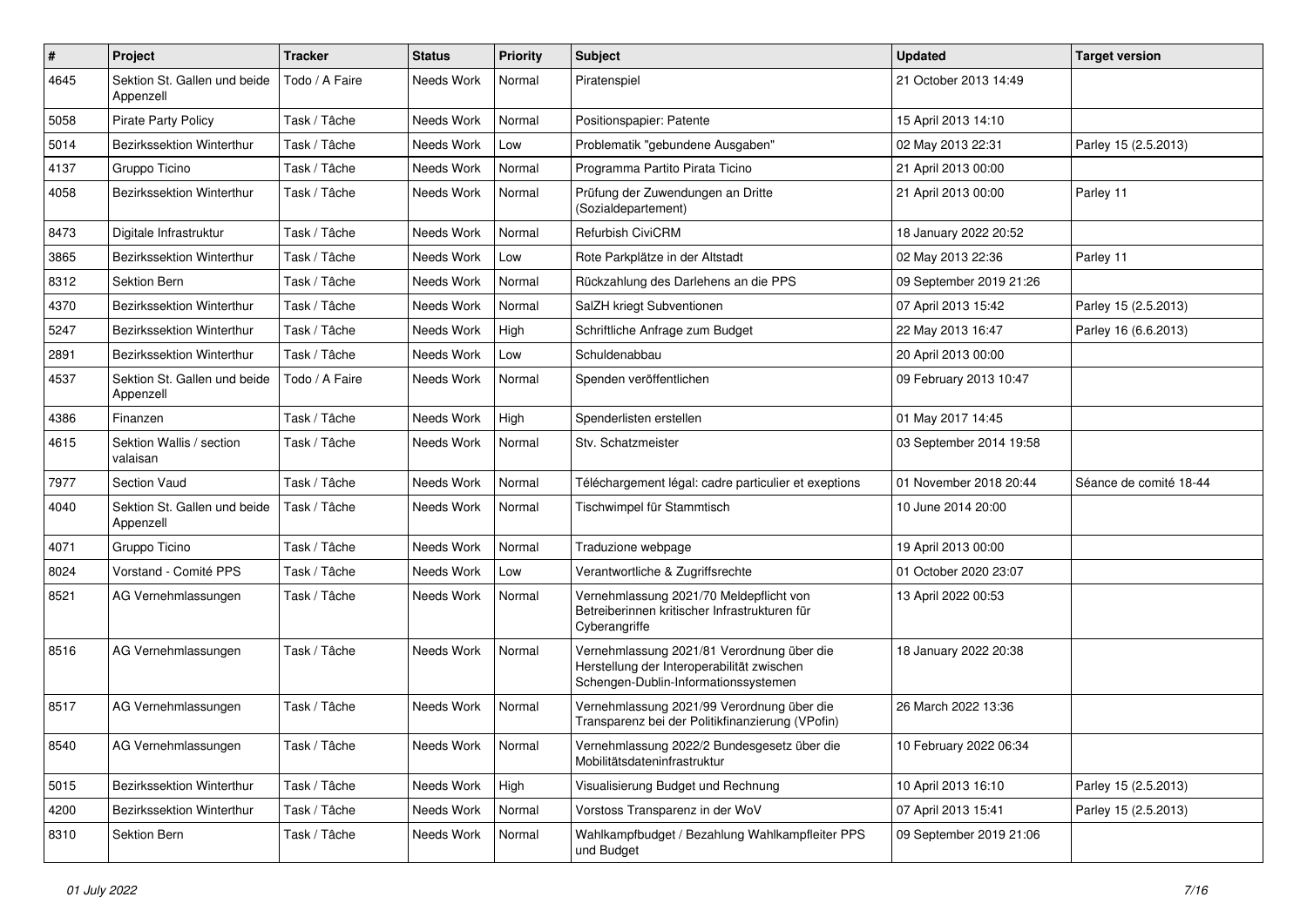| $\sharp$ | Project                                   | <b>Tracker</b>       | <b>Status</b> | <b>Priority</b> | <b>Subject</b>                                                                                                                             | <b>Updated</b>         | <b>Target version</b>                   |
|----------|-------------------------------------------|----------------------|---------------|-----------------|--------------------------------------------------------------------------------------------------------------------------------------------|------------------------|-----------------------------------------|
| 6597     | Sektion Zürich                            | Task / Tâche         | Needs Work    | Normal          | Wegen Gratis-Plakatstellen anfragen                                                                                                        | 04 May 2019 19:49      |                                         |
| 5444     | Sektion Wallis / section<br>valaisan      | Task / Tâche         | Needs Work    | Low             | Welcome/Austrittsmail automatisieren                                                                                                       | 20 August 2017 08:56   | GV2017                                  |
| 5050     | Sektion Wallis / section<br>valaisan      | Information / Varia  | Needs Work    | Normal          | Wiki: Wahlsysteme                                                                                                                          | 20 August 2017 08:57   | GV2017                                  |
| 4362     | Bezirkssektion Winterthur                 | Task / Tâche         | Needs Work    | Normal          | Willkür im Baubewilligungsverfahren                                                                                                        | 07 April 2013 15:42    | Parley 15 (2.5.2013)                    |
| 3947     | Bezirkssektion Winterthur                 | Task / Tâche         | Needs Work    | Normal          | Win.ch Mail                                                                                                                                | 21 April 2013 00:00    | Parley 11                               |
| 3876     | Bezirkssektion Winterthur                 | Task / Tâche         | Needs Work    | Normal          | Winterthurer Transparenzgesetz                                                                                                             | 21 April 2013 00:00    | Parley 11                               |
| 7365     | Section Genève                            | Motion               | <b>New</b>    | Normal          | Prise de position pour les votations cantonales du 25<br>septembre 2016                                                                    | 27 June 2016 10:01     |                                         |
| 7600     | Section Vaud                              | News / Information   | New           | Normal          | 10 T-shirts noirs                                                                                                                          | 15 December 2016 15:00 | Réunion du comité - 15<br>décembre 2016 |
| 8426     | Vorstand - Comité PPS                     | Information / Varia  | New           | Urgent          | Ablösung Civi Crm als Mitgliederverwaltung                                                                                                 | 20 July 2020 20:22     | Vorstandssitzung vom<br>08.06.2020      |
| 8476     | Vorstand - Comité PPS                     | Einzelbeschluss      | <b>New</b>    | Normal          | Abschluss 2020                                                                                                                             | 19 April 2021 13:50    |                                         |
| 8082     | Digitale Infrastruktur                    | Task / Tâche         | <b>New</b>    | High            | Accès Discourse                                                                                                                            | 19 December 2019 01:50 |                                         |
| 6413     | Sektion St. Gallen und beide<br>Appenzell | Todo / A Faire       | New           | Normal          | Adhocracy testen und ggf. implementieren                                                                                                   | 30 July 2014 15:30     | Vorstand next                           |
| 8254     | Section Vaud                              | Task / Tâche         | <b>New</b>    | High            | Affichage sur les communes EF19                                                                                                            | 21 August 2019 14:51   | Réunion comité 2019-08-22               |
| 8421     | Sektion beider Basel                      | Task / Tâche         | <b>New</b>    | Normal          | Aktuelle Vernehmlassungen                                                                                                                  | 02 October 2020 00:09  |                                         |
| 8354     | Vorstand - Comité PPS                     | Task / Tâche         | <b>New</b>    | Normal          | Also for Italian/Tessin                                                                                                                    | 29 October 2019 10:57  |                                         |
| 8337     | Vorstand - Comité PPS                     | Task / Tâche         | <b>New</b>    | Normal          | Änderung Begrüssung Neu Mitglieder                                                                                                         | 24 October 2019 07:05  |                                         |
| 7975     | <b>Pirate Party Policy</b>                | Task / Tâche         | <b>New</b>    | Normal          | Änderung des Betäubungsmittelgesetzes und<br>Verordnung über Pilotversuche nach dem<br>Betäubungsmittelgesetz (Pilotversuche mit Cannabis) | 04 March 2019 14:49    |                                         |
| 7852     | Verwaltung                                | Creation             | New           | Normal          | Anleitung Members CiviCRM für Vorstände und PPVs<br>anpassen, ergänzen und übersetzen.                                                     | 12 December 2018 19:41 |                                         |
| 8364     | Digitale Infrastruktur                    | Motion               | <b>New</b>    | Normal          | Aufräumen Redmine + OTRS Zugriffe/ Zuständigkeiten                                                                                         | 10 February 2022 15:58 |                                         |
| 7321     | Sektion Zürich                            | Task / Tâche         | New           | Normal          | Auswertung Mitgliederversand                                                                                                               | 11 October 2016 17:11  |                                         |
| 5104     | Sektion beider Basel                      | Task / Tâche         | New           | Low             | Automatisierte Verfolgung der Tätigkeiten des Grossrats<br><b>Basel-Stadt</b>                                                              | 23 April 2015 18:59    |                                         |
| 6783     | Bezirkssektion Winterthur                 | Motion               | <b>New</b>    | Normal          | Bearbeitung von info@ Mails                                                                                                                | 17 April 2015 07:52    | 20150423 Stammtisch                     |
| 8358     | Finanzen                                  | Bug / Feature        | <b>New</b>    | Normal          | Berechnung Rechnungsbeträge überprüfen (PPAG)                                                                                              | 15 November 2019 21:25 |                                         |
| 8452     | Vorstand - Comité PPS                     | Beschluss / Décision | <b>New</b>    | High            | Beschlüsse E-ID Abstimmungskampf                                                                                                           | 26 November 2020 08:39 | Vorstandssitzung 2020 11 10             |
| 8195     | Vorstand - Comité PPS                     | Task / Tâche         | <b>New</b>    | Normal          | Bestimmung von Dossier- und Themenverantwortlichen<br>/ Désignation des responsables de dossiers et de sujets                              | 08 July 2019 08:37     | Vorstandssitzung 2019 07 08             |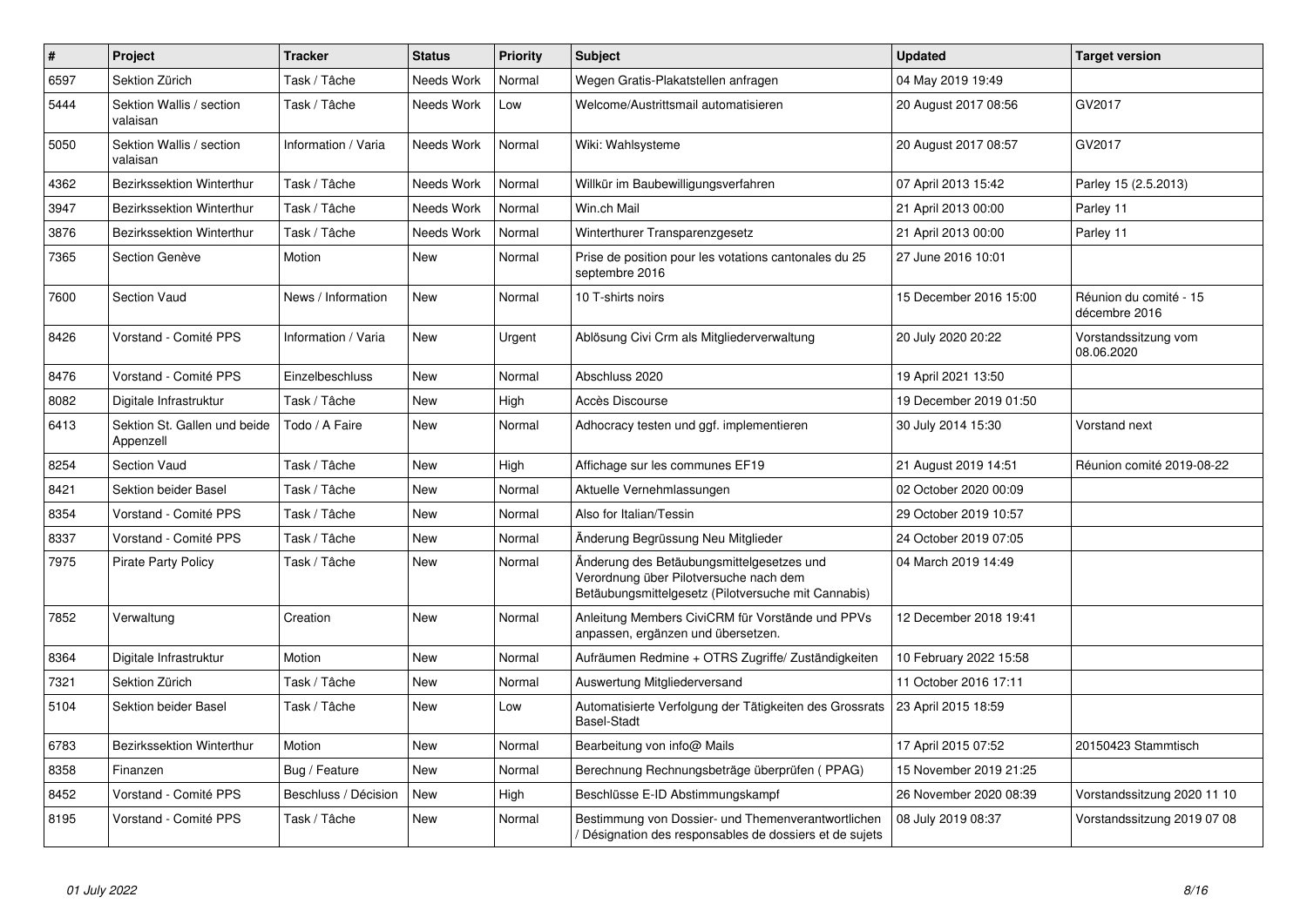| #    | Project                                   | <b>Tracker</b>       | <b>Status</b> | <b>Priority</b> | <b>Subject</b>                                                                                                                                             | <b>Updated</b>          | <b>Target version</b>                                         |
|------|-------------------------------------------|----------------------|---------------|-----------------|------------------------------------------------------------------------------------------------------------------------------------------------------------|-------------------------|---------------------------------------------------------------|
| 6456 | Sektion St. Gallen und beide<br>Appenzell | Todo / A Faire       | <b>New</b>    | Normal          | Bitcoin für Sektionsspenden                                                                                                                                | 10 June 2014 19:55      |                                                               |
| 7657 | Finanzen                                  | Task / Tâche         | <b>New</b>    | Urgent          | <b>BTC Zahlungen</b>                                                                                                                                       | 12 April 2017 22:16     |                                                               |
| 5866 | Stadtsektion Zürich                       | Information / Varia  | New           | Normal          | Budget 2014                                                                                                                                                | 03 October 2013 21:07   | Sitzung 03.10.2013                                            |
| 8248 | Finanzen                                  | Task / Tâche         | <b>New</b>    | Normal          | Budget 2020                                                                                                                                                | 19 August 2019 18:25    |                                                               |
| 8547 | Vorstand - Comité PPS                     | Task / Tâche         | <b>New</b>    | Normal          | Budget für die NR Wahlen                                                                                                                                   | 15 March 2022 21:14     |                                                               |
| 5823 | Stadtsektion Zürich                       | Information / Varia  | New           | Normal          | Chatiquette                                                                                                                                                | 17 September 2013 09:39 |                                                               |
| 8536 | Digitale Infrastruktur                    | Bug / Feature        | New           | Normal          | CiviCRM: Payment method hinzufügen geht nicht                                                                                                              | 25 January 2022 20:32   |                                                               |
| 7491 | Section Vaud                              | Task / Tâche         | New           | Normal          | Comité de campagne élections cantonales 2017                                                                                                               | 22 September 2016 21:53 | Réunion de Comité - 6.10.2016                                 |
| 7597 | <b>Section Vaud</b>                       | News / Information   | New           | Normal          | Commande de carte visite                                                                                                                                   | 10 December 2016 16:08  | Réunion du comité - 15<br>décembre 2016                       |
| 6248 | <b>Pirate Party Policy</b>                | Task / Tâche         | New           | Normal          | Communication - press release - communication interne<br>-> via pages de sections, twitter & facebook                                                      | 05 March 2014 15:16     |                                                               |
| 6243 | <b>Pirate Party Policy</b>                | Task / Tâche         | <b>New</b>    | Normal          | Communication - press release - communication interne<br>-> via pages de sections, twitter & facebook                                                      | 05 March 2014 14:55     |                                                               |
| 7828 | Section Vaud                              | Task / Tâche         | New           | Normal          | Communication sur le 14 avril                                                                                                                              | 05 April 2018 16:42     | Réunion comité 05.04.2018                                     |
| 5339 | <b>Pirate Party Policy</b>                | Information / Varia  | <b>New</b>    | Normal          | Compilation des prises de position                                                                                                                         | 06 June 2013 17:16      |                                                               |
| 7863 | Section Vaud                              | Task / Tâche         | New           | Normal          | <b>Compte Twitter PPVD</b>                                                                                                                                 | 14 April 2018 09:24     | Réunion comité 19.04.2018                                     |
| 6239 | <b>Pirate Party Policy</b>                | Information / Varia  | <b>New</b>    | Normal          | Consultation - Modification du code civil (CC; Droit de<br>I'adoption) / Vernehmlassung - Änderung des<br>Zivilgesetzbuches (ZGB; Adoption)                | 05 March 2014 14:44     |                                                               |
| 6201 | <b>Pirate Party Policy</b>                | Task / Tâche         | New           | Normal          | Consultation - Modification du Code des obligations<br>(Droit des raisons de commerce) / Vernehmlassung -<br>Änderung des Obligationenrechts (Firmenrecht) | 04 March 2014 13:21     |                                                               |
| 7196 | Section Vaud                              | Beschluss / Décision | <b>New</b>    | Normal          | Convocation d'une assemblée générale extraordinnaire                                                                                                       | 11 March 2016 14:04     | Réunion de comité - 28 avril<br>2016                          |
| 7518 | Section Vaud                              | News / Information   | New           | Normal          | Correction des montants de cotisations sur le site web                                                                                                     | 22 October 2016 15:57   | Réunion de Comité - 20.10.2016                                |
| 6517 | Sektion Wallis / section<br>valaisan      | Motion               | New           | Normal          | Cours de sensibilisation et de protections des données<br>informatiques aux élus du Grand Conseil                                                          | 20 August 2017 08:48    | Existierende/Funktionierende<br>Datenschutz- und GIDA Behörde |
| 8252 | Section Vaud                              | Task / Tâche         | <b>New</b>    | Normal          | Création d'un compte LinkedIn pour le PPVD                                                                                                                 | 21 August 2019 14:47    | Réunion comité 2019-08-22                                     |
| 7500 | <b>Section Vaud</b>                       | Task / Tâche         | New           | Normal          | Création d'un programme de communication vaudois                                                                                                           | 04 October 2016 17:54   | Réunion de Comité - 6.10.2016                                 |
| 7521 | <b>Section Vaud</b>                       | Task / Tâche         | New           | Normal          | Création d'une newsletter et appel à la candidature<br>Election cantonale                                                                                  | 22 October 2016 13:37   | Réunion de Comité - 20.10.2016                                |
| 5512 | Sektion Wallis / section<br>valaisan      | Motion               | New           | Normal          | CryptoParty                                                                                                                                                | 06 April 2014 23:43     | 20140414 Mumblemeeting                                        |
| 6389 | Sektion Bern                              | Task / Tâche         | New           | High            | Datenschutz Problem BE Gemeinden                                                                                                                           | 28 April 2014 22:11     |                                                               |
| 5999 | Bezirkssektion Winterthur                 | Task / Tâche         | New           | Normal          | Datenschutz von Steuer- und Einwohnerdaten                                                                                                                 | 21 November 2013 20:52  |                                                               |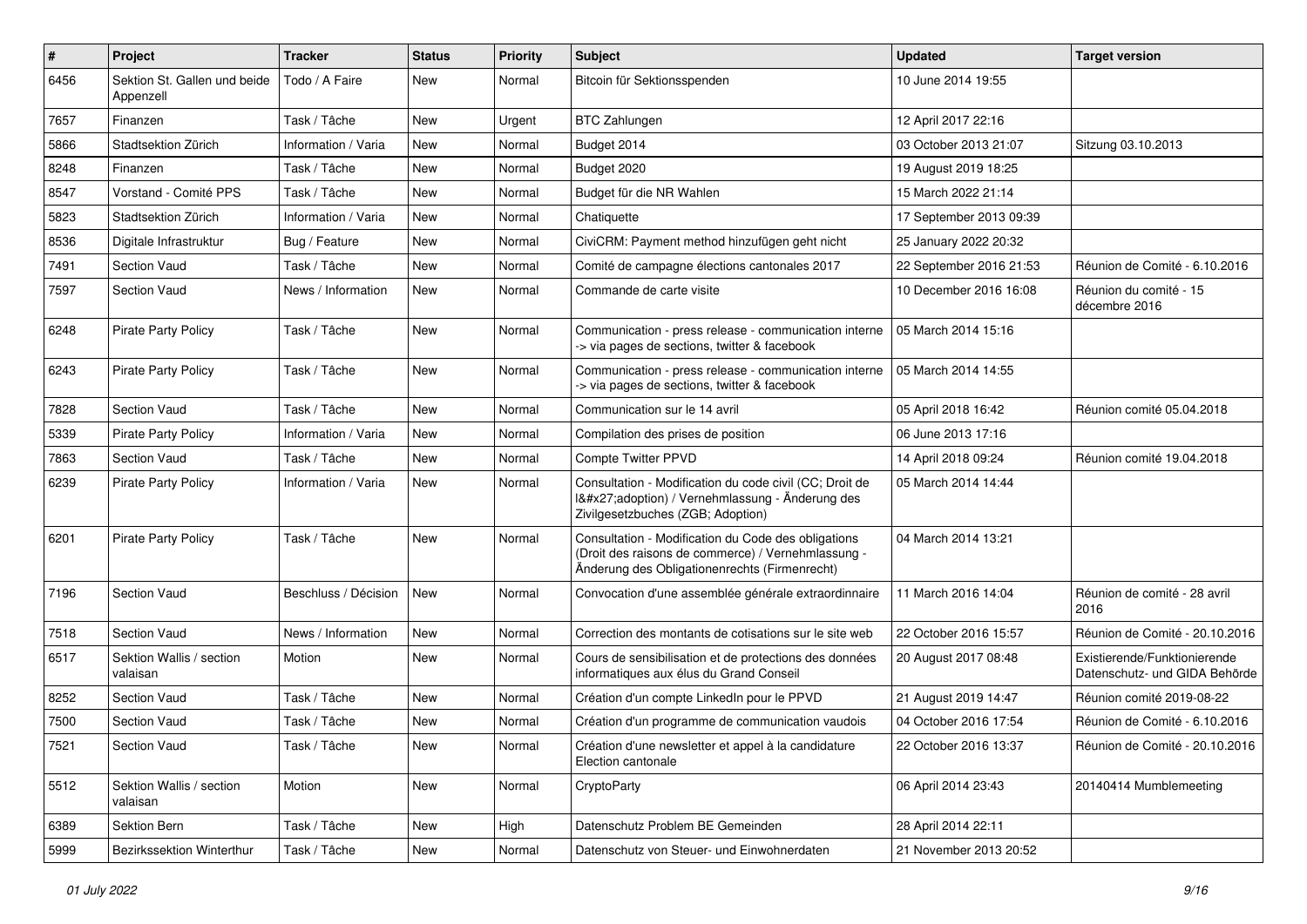| $\pmb{\#}$ | Project                                   | <b>Tracker</b>      | <b>Status</b> | <b>Priority</b> | <b>Subject</b>                                                                          | <b>Updated</b>          | <b>Target version</b>                   |
|------------|-------------------------------------------|---------------------|---------------|-----------------|-----------------------------------------------------------------------------------------|-------------------------|-----------------------------------------|
| 7986       | Grafik und Design                         | Task / Tâche        | New           | Normal          | Datenv von Grafik/Design auf einer Instanz der PPS<br>hosten                            | 22 January 2019 12:54   |                                         |
| 8095       | Section Vaud                              | Information / Varia | New           | Normal          | Demande d'aide pour une récolte de fonds nationale                                      | 28 May 2019 06:12       |                                         |
| 6215       | <b>Pirate Party Policy</b>                | Task / Tâche        | New           | Normal          | Development of the "Economy" section                                                    | 04 March 2014 14:36     |                                         |
| 6213       | <b>Pirate Party Policy</b>                | Task / Tâche        | <b>New</b>    | Normal          | Development of the "Environment" section                                                | 04 March 2014 14:28     |                                         |
| 6211       | <b>Pirate Party Policy</b>                | Task / Tâche        | New           | Normal          | Development of the "Etat de droit" section                                              | 04 March 2014 14:34     |                                         |
| 6214       | Pirate Party Policy                       | Task / Tâche        | New           | Normal          | Development of the "Patrimoine Commun" section of<br>PPS Program                        | 04 March 2014 14:33     |                                         |
| 6212       | <b>Pirate Party Policy</b>                | Task / Tâche        | New           | Normal          | Development of the "Security" section                                                   | 04 March 2014 14:33     |                                         |
| 6210       | Pirate Party Policy                       | Task / Tâche        | New           | Normal          | Development of the Area verbiage                                                        | 04 March 2014 14:34     |                                         |
| 6246       | <b>Pirate Party Policy</b>                | Task / Tâche        | New           | Normal          | Development of the PPS report on the consultation                                       | 05 March 2014 15:13     |                                         |
| 6241       | Pirate Party Policy                       | Task / Tâche        | New           | Normal          | Development of the PPS report on the consultation                                       | 05 March 2014 14:44     |                                         |
| 6205       | <b>Pirate Party Policy</b>                | Task / Tâche        | <b>New</b>    | Normal          | Development of the PPS report on the consultation                                       | 04 March 2014 13:32     |                                         |
| 4730       | Stadtsektion Bern                         | Information / Varia | New           | High            | Dukumente hochladen                                                                     | 03 March 2013 21:50     |                                         |
| 7595       | <b>Section Vaud</b>                       | News / Information  | <b>New</b>    | Normal          | E-voting/Clusis - création d'une documentation<br>pédagogique                           | 10 December 2016 14:00  | Réunion du comité - 15<br>décembre 2016 |
| 7801       | <b>Section Vaud</b>                       | Task / Tâche        | New           | Normal          | Election de vérificateurs de comptes                                                    | 08 February 2018 18:58  |                                         |
| 6675       | Section Genève                            | Information / Varia | New           | Normal          | éVote : Demande de borne au sein des locaux de vote                                     | 09 April 2015 20:10     | Prochain Comité                         |
| 5825       | Stadtsektion Zürich                       | Information / Varia | New           | Normal          | Feedback                                                                                | 17 September 2013 09:44 |                                         |
| 8001       | Finanzen                                  | Task / Tâche        | New           | Normal          | Fehlende Finanzdaten / Jahre auf der Homepage mit<br>entsprechenden Forumalren ergänzen | 01 December 2018 17:35  |                                         |
| 5068       | <b>Pirate Party Policy</b>                | Task / Tâche        | New           | Normal          | Fehlende Position zu Whistleblowing                                                     | 21 November 2015 16:13  |                                         |
| 5831       | Stadtsektion Zürich                       | Task / Tâche        | New           | Normal          | Festlegen Vorstand Sitzungen PP Züri                                                    | 17 September 2013 09:51 |                                         |
| 6408       | Sektion St. Gallen und beide<br>Appenzell | Todo / A Faire      | New           | Normal          | Flaschenpost ausserordentliche PV                                                       | 30 July 2014 15:34      |                                         |
| 8315       | Section Vaud                              | Information / Varia | New           | Normal          | Formation sur le fonctionnement parlementaire                                           | 12 September 2019 15:39 | Réunion comité 2019-09-19               |
| 5664       | Stadtsektion Zürich                       | Task / Tâche        | New           | Normal          | Forum Stadt-Zürich beantragen                                                           | 07 August 2013 21:17    |                                         |
| 5822       | Stadtsektion Zürich                       | Information / Varia | New           | Normal          | Forum: Nicht Mitglieder                                                                 | 17 September 2013 09:36 |                                         |
| 8079       | Sektion Zürich                            | Task / Tâche        | New           | Normal          | Fotograf buchen                                                                         | 04 May 2019 19:52       |                                         |
| 6850       | Sektion Zürich                            | Task / Tâche        | New           | Normal          | Fundraising                                                                             | 27 August 2015 18:40    | Vorstandssitzung 2015-08-27             |
| 5867       | Stadtsektion Zürich                       | Motion              | New           | Normal          | Gemeinderatswahl Listen gestalten                                                       | 03 October 2013 21:18   | PV2013_2                                |
| 5227       | Bezirkssektion Winterthur                 | Task / Tâche        | New           | Normal          | Gesamtkostenrechnung Neuhegi                                                            | 15 May 2013 20:53       | Parley 16 (6.6.2013)                    |
| 7739       | Sektion Wallis / section<br>valaisan      | Task / Tâche        | New           | Normal          | GV2017                                                                                  | 20 August 2017 09:00    | GV2017                                  |
| 5914       | Stadtsektion Zürich                       | Motion              | New           | Normal          | Hilferuf von Mitglied -> Wahlkampfthema                                                 | 13 November 2013 21:08  |                                         |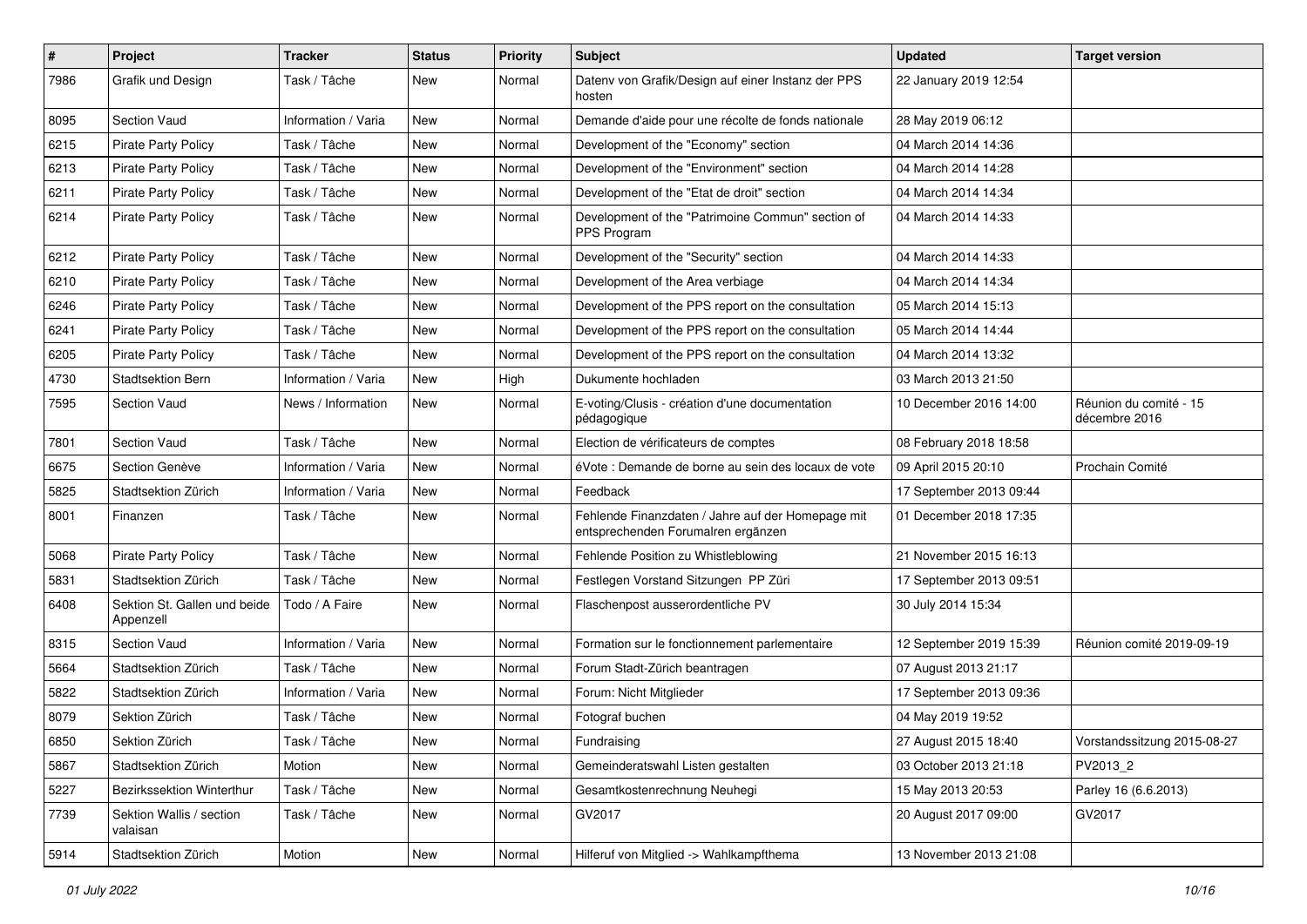| $\#$ | Project                                   | <b>Tracker</b>       | <b>Status</b> | <b>Priority</b> | <b>Subject</b>                                                                       | <b>Updated</b>          | <b>Target version</b>                   |
|------|-------------------------------------------|----------------------|---------------|-----------------|--------------------------------------------------------------------------------------|-------------------------|-----------------------------------------|
| 5346 | Bezirkssektion Winterthur                 | Task / Tâche         | <b>New</b>    | Normal          | Holidi                                                                               | 08 June 2013 15:47      | Parley 17 (13.6.2013)                   |
| 5827 | Stadtsektion Zürich                       | Information / Varia  | <b>New</b>    | Normal          | Idee Präsentation der Zürcher Piraten                                                | 17 September 2013 09:48 |                                         |
| 8314 | Section Vaud                              | Information / Varia  | <b>New</b>    | Normal          | Initiative cantonale demandant la protection de l'intégrité<br>personnelle numérique | 12 September 2019 15:14 | Réunion comité 2019-09-19               |
| 7554 | <b>Section Vaud</b>                       | News / Information   | New           | Normal          | Introduction à OTRS                                                                  | 22 November 2016 09:47  |                                         |
| 7981 | Section Vaud                              | News / Information   | <b>New</b>    | Normal          | Itopie                                                                               | 01 November 2018 20:45  |                                         |
| 7516 | Sektion Zürich                            | Task / Tâche         | <b>New</b>    | Normal          | Kalender abonnieren auf Website fixen                                                | 02 April 2019 18:11     | Vorstandsitzung 2019-1                  |
| 6773 | Sektion Zürich                            | Motion               | <b>New</b>    | Normal          | Konstituierung: Aufgabenverteilung im Vorstand                                       | 03 April 2019 16:02     | Vorstandsitzung 2019-1                  |
| 5035 | <b>Sektion beider Basel</b>               | Information / Varia  | <b>New</b>    | Normal          | Kontakte Journalisten                                                                | 09 July 2016 09:33      |                                         |
| 8061 | Sektion Zürich                            | Task / Tâche         | New           | Normal          | Kontovollmachten geregelt kriegen                                                    | 02 April 2019 18:15     | Vorstandsitzung 2019-1                  |
| 7304 | Sektion Zürich                            | Information / Varia  | <b>New</b>    | Normal          | Koordinations- & Kommunikationstool für Vorstand und<br>Aktive                       | 18 April 2019 11:03     | Vorstandsitzung 2019-1                  |
| 8237 | <b>Section Vaud</b>                       | Task / Tâche         | New           | High            | La campagne électorale du PPVD sur les réseaux<br>sociaux privés et libres           | 12 September 2019 15:03 | Réunion comité 2019-09-05               |
| 7989 | Section Vaud                              | News / Information   | <b>New</b>    | Normal          | LCAPAM - partenaires potentiel?                                                      | 08 September 2019 06:43 | Réunion comité 2019-09-19               |
| 7522 | <b>Section Vaud</b>                       | Task / Tâche         | <b>New</b>    | Normal          | Les modalités éléctorales 2017                                                       | 22 October 2016 13:43   | Réunion de Comité - 20.10.2016          |
| 8083 | <b>Section Vaud</b>                       | News / Information   | <b>New</b>    | Normal          | Les solutions apportées aux citoyens sur la<br>cybersécurité                         | 08 May 2019 15:08       | Réunion comité 2019-05-16               |
| 8218 | Section Vaud                              | Task / Tâche         | <b>New</b>    | High            | Lettre de remerciement à M. Burgerer pour son don                                    | 20 August 2019 14:56    | Réunion comité 2019-09-05               |
| 7825 | Section Vaud                              | News / Information   | <b>New</b>    | Normal          | Liste de contact                                                                     | 17 March 2018 19:49     | Réunion comité 22.03.2018               |
| 5293 | Stadtsektion Zürich                       | Task / Tâche         | New           | Normal          | Lokation nächste fliegende Stammtische festlegen und<br>kommunizieren                | 27 May 2013 18:59       | Stammtisch 27.05.2013                   |
| 6410 | Sektion St. Gallen und beide<br>Appenzell | Todo / A Faire       | <b>New</b>    | Normal          | Mailinglisten                                                                        | 10 June 2014 19:28      | Vorstand 2014-06-101                    |
| 5832 | Stadtsektion Zürich                       | Task / Tâche         | <b>New</b>    | Normal          | Meet the Pirates, Stammtisch Upgrade                                                 | 17 September 2013 10:06 |                                         |
| 7862 | Section Vaud                              | Task / Tâche         | <b>New</b>    | Normal          | Mise à jour de la page wiki des PV                                                   | 14 April 2018 09:21     | Réunion comité 19.04.2018               |
| 7763 | Section Vaud                              | News / Information   | <b>New</b>    | Normal          | Mise à jour des dates de réunion du comité                                           | 06 November 2017 22:39  | Réunion de comité - 08<br>novembre 2017 |
| 7497 | <b>Section Vaud</b>                       | Task / Tâche         | New           | Normal          | Mise à jour du calendrier du site web                                                | 04 October 2016 17:42   | Réunion de Comité - 6.10.2016           |
| 7499 | <b>Section Vaud</b>                       | Task / Tâche         | New           | Normal          | Mise à jour logiciel du site web                                                     | 04 October 2016 17:50   | Réunion de Comité - 6.10.2016           |
| 7498 | Section Vaud                              | Task / Tâche         | New           | Normal          | Mise au propre du programme vaudois                                                  | 04 October 2016 17:45   | Réunion de Comité - 6.10.2016           |
| 7381 | Section Vaud                              | Task / Tâche         | New           | Normal          | Mise en place d'un outil de sondage                                                  | 09 July 2016 09:42      | Réunion de comité - 14 juillet<br>2016  |
| 7199 | Section Vaud                              | Task / Tâche         | New           | Normal          | Mise en place de la pétition evoting                                                 | 11 March 2016 16:46     |                                         |
| 8461 | Sektion Bern                              | Beschluss / Décision | New           | Urgent          | Mitfinanzierung der Abstimmungskampagne gegen das<br>E-ID Gesetz                     | 16 February 2021 15:17  |                                         |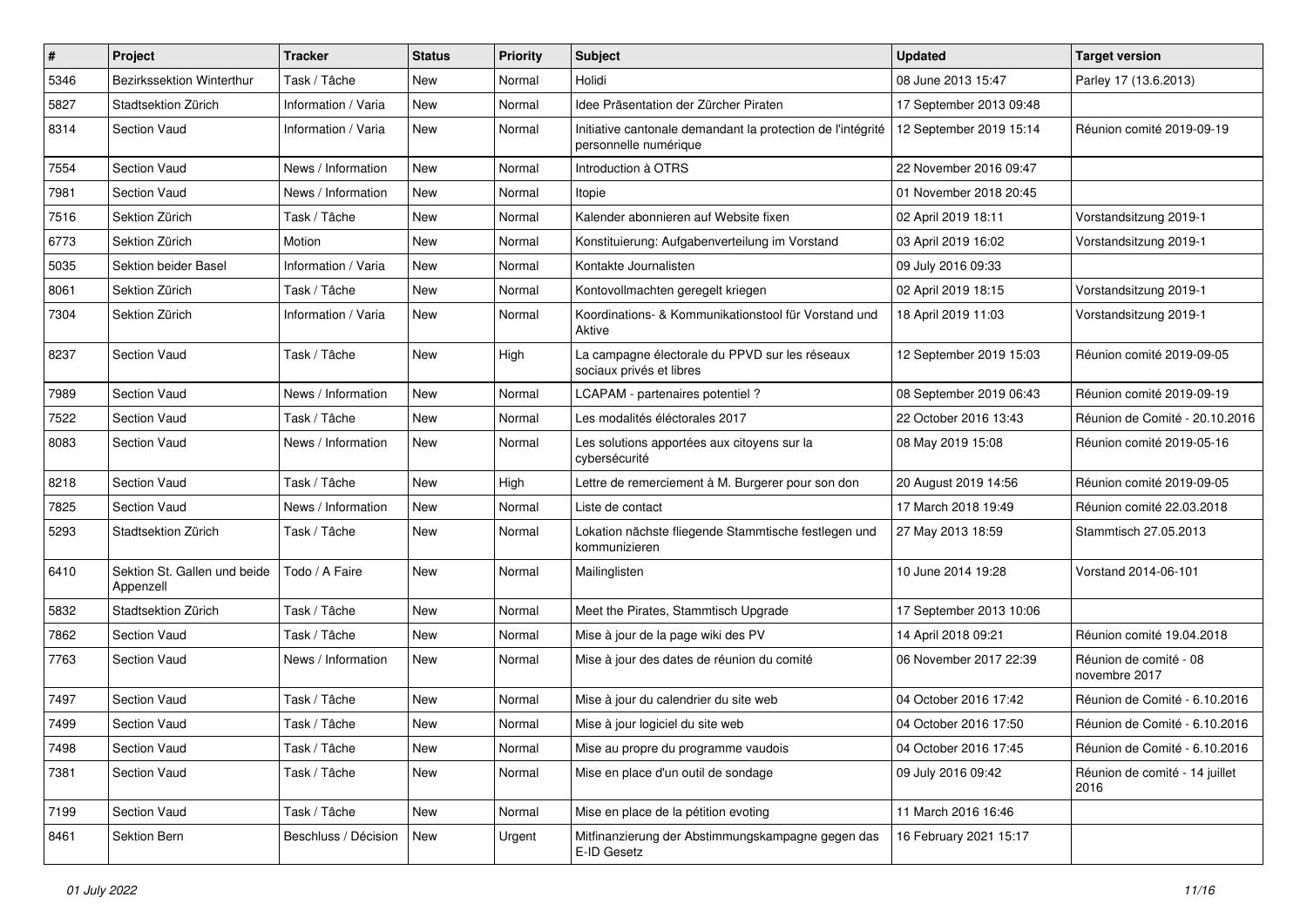| $\pmb{\#}$ | Project                                   | <b>Tracker</b>       | <b>Status</b> | <b>Priority</b> | <b>Subject</b>                                                                                                                       | <b>Updated</b>         | <b>Target version</b>                 |
|------------|-------------------------------------------|----------------------|---------------|-----------------|--------------------------------------------------------------------------------------------------------------------------------------|------------------------|---------------------------------------|
| 8060       | Sektion Zürich                            | Task / Tâche         | New           | High            | Mitglieder und andere potenzielle Kandidaten<br>durchtelefonieren                                                                    | 03 April 2019 15:17    | Vorstandsitzung 2019-1                |
| 8077       | Sektion Zürich                            | Task / Tâche         | New           | Normal          | Mitglieder-Postversand                                                                                                               | 03 May 2019 09:01      |                                       |
| 5868       | Stadtsektion Zürich                       | Motion               | New           | Normal          | Mitgliederbeitrag 2014 festlegen                                                                                                     | 31 October 2013 21:33  | PV2013_2                              |
| 8000       | Finanzen                                  | Task / Tâche         | New           | Normal          | Mitgliederbeiträge der Sektionen                                                                                                     | 01 December 2018 16:34 |                                       |
| 7363       | <b>Section Vaud</b>                       | Task / Tâche         | New           | Normal          | Modifications des statuts pour la banque                                                                                             | 25 June 2016 16:55     | Réunion du comité - 2 juillet<br>2016 |
| 6412       | Sektion St. Gallen und beide<br>Appenzell | Todo / A Faire       | New           | Normal          | Mumblerechte                                                                                                                         | 10 June 2014 18:53     | Vorstand next                         |
| 7999       | Verwaltung                                | Task / Tâche         | New           | Normal          | Neuer Willkommens-Text nach Aufnahme als Mitglied                                                                                    | 01 October 2020 23:09  |                                       |
| 7465       | <b>Section Vaud</b>                       | Task / Tâche         | New           | Normal          | Newsletter septembre                                                                                                                 | 25 August 2016 08:00   |                                       |
| 8381       | Vorstand - Comité PPS                     | Task / Tâche         | New           | Normal          | Notiz/Eintrag von Berechtigungen für Mitgleider im<br><b>Members</b>                                                                 | 08 December 2019 10:30 | PPS Meeting 09.12.2019                |
| 7922       | <b>Section Vaud</b>                       | Beschluss / Décision | New           | High            | Objet de votation 13.09.2018: Pour des denrées<br>alimentaires saines et produites dans des conditions<br>équitables et écologiques. | 04 July 2018 11:28     |                                       |
| 7923       | <b>Section Vaud</b>                       | Beschluss / Décision | New           | High            | Objet de votation 13.09.2018: Pour la souveraineté<br>alimentaire. L'agriculture nous concerne toutes et tous.                       | 28 November 2018 22:39 |                                       |
| 7997       | Verwaltung                                | Task / Tâche         | New           | Normal          | Online Anmeldung Mitglied                                                                                                            | 01 October 2020 23:12  |                                       |
| 7001       | Sektion beider Basel                      | Task / Tâche         | <b>New</b>    | Normal          | Online Infos/Struktur aktualisieren und überarbeiten                                                                                 | 28 November 2015 10:44 |                                       |
| 7906       | <b>Section Vaud</b>                       | Task / Tâche         | <b>New</b>    | Normal          | Organisation et planification de la 2ème AGE 2018                                                                                    | 14 June 2018 14:55     | Réunion comité 14.06.2018             |
| 7907       | <b>Section Vaud</b>                       | News / Information   | New           | Normal          | Organisation et planification de la 3ème AGE 2018                                                                                    | 14 June 2018 14:56     |                                       |
| 5661       | Stadtsektion Zürich                       | Information / Varia  | <b>New</b>    | Normal          | Organisation PV                                                                                                                      | 12 August 2013 20:24   |                                       |
| 6380       | <b>Pirate Party Policy</b>                | Information / Varia  | New           | Normal          | PAD - Consulation LSI - Vernaemlassung ISG                                                                                           | 22 April 2014 12:13    |                                       |
| 8186       | Section Vaud                              | Beschluss / Décision | <b>New</b>    | Normal          | Partenariat ciblé avec Opération Libero                                                                                              | 27 June 2019 19:58     | Réunion comité 2019-07-11             |
| 7774       | <b>Section Vaud</b>                       | News / Information   | <b>New</b>    | Urgent          | Pastafariade 2017                                                                                                                    | 08 February 2018 17:16 | Réunion comité 07.12.2017             |
| 8253       | Section Vaud                              | Task / Tâche         | New           | Normal          | Plate-forme EF19 vidéo de la rts                                                                                                     | 21 August 2019 14:43   | Réunion comité 2019-08-22             |
| 6218       | Pirate Party Policy                       | Task / Tâche         | New           | Normal          | Position guideline development                                                                                                       | 04 March 2014 14:49    |                                       |
| 6219       | <b>Pirate Party Policy</b>                | Task / Tâche         | New           | Normal          | Position guideline development planning                                                                                              | 04 March 2014 14:49    |                                       |
| 6255       | <b>Pirate Party Policy</b>                | Task / Tâche         | New           | Normal          | Positionspapier Rechtsstaat updaten                                                                                                  | 21 November 2015 16:11 |                                       |
| 6254       | <b>Pirate Party Policy</b>                | Task / Tâche         | New           | Normal          | Positionspapier Suchtpolitik updaten                                                                                                 | 21 November 2015 16:12 |                                       |
| 5915       | Sektion Zürich                            | Task / Tâche         | New           | Normal          | Positionspapier «Laizismus»                                                                                                          | 06 November 2014 18:48 |                                       |
| 6411       | Sektion St. Gallen und beide<br>Appenzell | Todo / A Faire       | New           | Normal          | Postadresse zu mir                                                                                                                   | 30 July 2014 15:32     | Vorstand 2014-07-30                   |
| 5883       | Section Genève                            | Information / Varia  | New           | Normal          | Poste à pourvoir au comité : Comptable                                                                                               | 10 October 2013 17:43  | Prochaine AG                          |
| 7529       | Section Vaud                              | Information / Varia  | New           | Normal          | Pourquoi DMSF réduit toutes les images.                                                                                              | 05 November 2016 00:11 |                                       |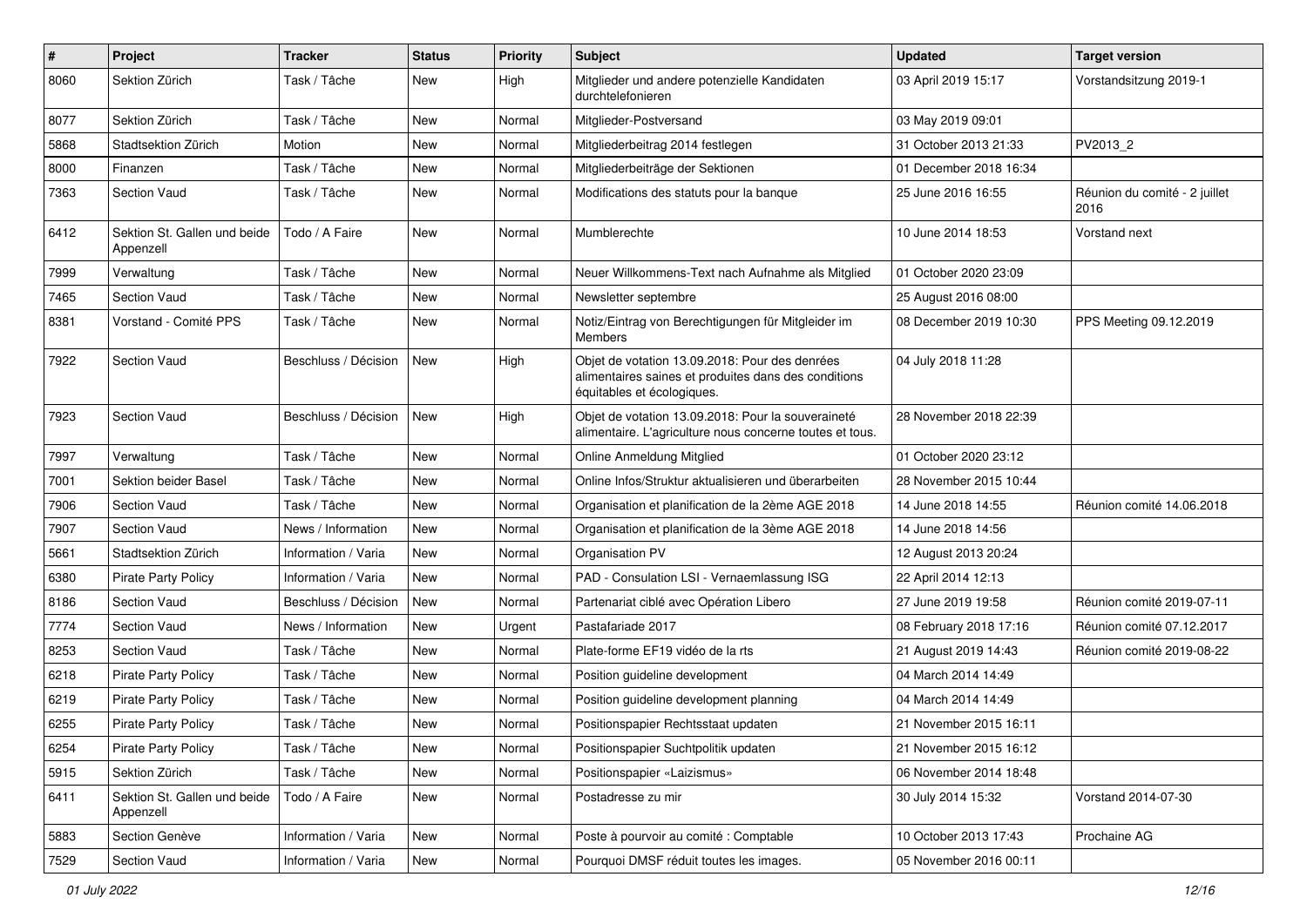| $\vert$ # | Project                    | <b>Tracker</b>       | <b>Status</b> | <b>Priority</b> | <b>Subject</b>                                                                                                                           | <b>Updated</b>          | <b>Target version</b>                   |
|-----------|----------------------------|----------------------|---------------|-----------------|------------------------------------------------------------------------------------------------------------------------------------------|-------------------------|-----------------------------------------|
| 5830      | Stadtsektion Zürich        | Task / Tâche         | <b>New</b>    | Normal          | PP Patente                                                                                                                               | 17 September 2013 09:51 |                                         |
| 6209      | <b>Pirate Party Policy</b> | Task / Tâche         | <b>New</b>    | Normal          | PPS Program development                                                                                                                  | 04 March 2014 14:17     |                                         |
| 6729      | Section Genève             | Information / Varia  | New           | Normal          | Préparation référendum LRens/LSCPT                                                                                                       | 25 March 2015 15:52     | Prochain Comité                         |
| 5217      | Bezirkssektion Winterthur  | Task / Tâche         | <b>New</b>    | Normal          | Pressemitteilung Stimmparolen                                                                                                            | 12 May 2013 19:39       |                                         |
| 7998      | Press and Public Relations | Task / Tâche         | <b>New</b>    | Normal          | Presseverteiler im PressCRM aktualisieren sowie<br>ergänzen                                                                              | 01 December 2018 13:05  |                                         |
| 7364      | Section Genève             | Motion               | <b>New</b>    | Normal          | Prise de position pour les votations fédérales du 25<br>septembre 2016                                                                   | 27 June 2016 10:00      |                                         |
| 6438      | <b>Sektion Bern</b>        | Task / Tâche         | New           | High            | Probleme bei elektronischer Zählung der Stimmzettel in<br>der Stadt Bern                                                                 | 28 May 2014 10:18       |                                         |
| 8117      | Vorstand - Comité PPS      | Task / Tâche         | New           | Normal          | Procédure de communication entre les membres du<br>comité du PPS // Kommunikationsverfahren zwischen<br>den Mitgliedern des PPS-Vorstand | 14 October 2019 19:26   | Vorstandssitzung 2019 06 24             |
| 5869      | Stadtsektion Zürich        | Motion               | New           | Normal          | Prov. Budget 2014                                                                                                                        | 03 October 2013 21:41   | PV2013_2                                |
| 4942      | <b>Pirate Party Policy</b> | Information / Varia  | <b>New</b>    | Normal          | Provide an outline, and approach for the development of<br>the position paper                                                            | 30 September 2013 19:23 |                                         |
| 5373      | Sektion beider Basel       | Task / Tâche         | <b>New</b>    | Normal          | Prozess für Spender erstellen/festhalten                                                                                                 | 12 February 2015 19:15  |                                         |
| 6224      | <b>Pirate Party Policy</b> | Task / Tâche         | <b>New</b>    | Normal          | Publication - Diffusion aux sections                                                                                                     | 04 March 2014 15:19     |                                         |
| 5865      | Stadtsektion Zürich        | Information / Varia  | New           | Normal          | PV Gemeinderatswahlen anfangs November                                                                                                   | 03 October 2013 20:13   | Sitzung 03.10.2013                      |
| 7896      | Section Vaud               | News / Information   | New           | Normal          | Quelle réponse à Michel Parchet concernant son email<br>sur la vente des données des clients Migros                                      | 14 June 2018 14:25      | Réunion comité 14.06.2018               |
| 7908      | Section Vaud               | Beschluss / Décision | New           | Normal          | Qui est Parti Pirate Romandie et comment le construire                                                                                   | 14 June 2018 15:07      |                                         |
| 6245      | <b>Pirate Party Policy</b> | Information / Varia  | <b>New</b>    | Normal          | Reading material review                                                                                                                  | 05 March 2014 15:05     |                                         |
| 6240      | Pirate Party Policy        | Information / Varia  | <b>New</b>    | Normal          | Reading material review                                                                                                                  | 05 March 2014 14:41     |                                         |
| 6207      | <b>Pirate Party Policy</b> | Information / Varia  | New           | Normal          | Reading material review                                                                                                                  | 04 March 2014 13:53     |                                         |
| 6202      | <b>Pirate Party Policy</b> | Information / Varia  | <b>New</b>    | Normal          | Reading material review                                                                                                                  | 04 March 2014 13:21     |                                         |
| 8220      | Section Vaud               | Task / Tâche         | New           | High            | Recherche d'un petit cadeau de remerciement                                                                                              | 20 August 2019 14:57    | Réunion comité 2019-09-05               |
| 7505      | Section Vaud               | Task / Tâche         | <b>New</b>    | Normal          | Recherche de la salle pour le 8 décembre                                                                                                 | 06 October 2016 22:17   | Réunion de Comité - 20.10.2016          |
| 8219      | Section Vaud               | Task / Tâche         | <b>New</b>    | High            | Rédaction de la lettre                                                                                                                   | 20 August 2019 14:56    | Réunion comité 2019-08-22               |
| 6247      | Pirate Party Policy        | Task / Tâche         | <b>New</b>    | Normal          | Rédaction du rapport et de la lettre d'accompagnement                                                                                    | 05 March 2014 15:15     |                                         |
| 6242      | Pirate Party Policy        | Task / Tâche         | New           | Normal          | Rédaction du rapport et de la lettre d'accompagnement                                                                                    | 05 March 2014 14:57     |                                         |
| 6379      | Pirate Party Policy        | Information / Varia  | New           | Normal          | Refenz material - Documentation de reference - Reading   22 April 2014 12:11<br>Material                                                 |                         |                                         |
| 8160      | Section Vaud               | Task / Tâche         | New           | Normal          | Région de Nyon et Twitter                                                                                                                | 13 June 2019 17:05      | Réunion comité 2019-06-13               |
| 7764      | Section Vaud               | News / Information   | New           | Normal          | Renvoi de Thomas Moret                                                                                                                   | 06 December 2017 02:16  | Réunion de comité - 08<br>novembre 2017 |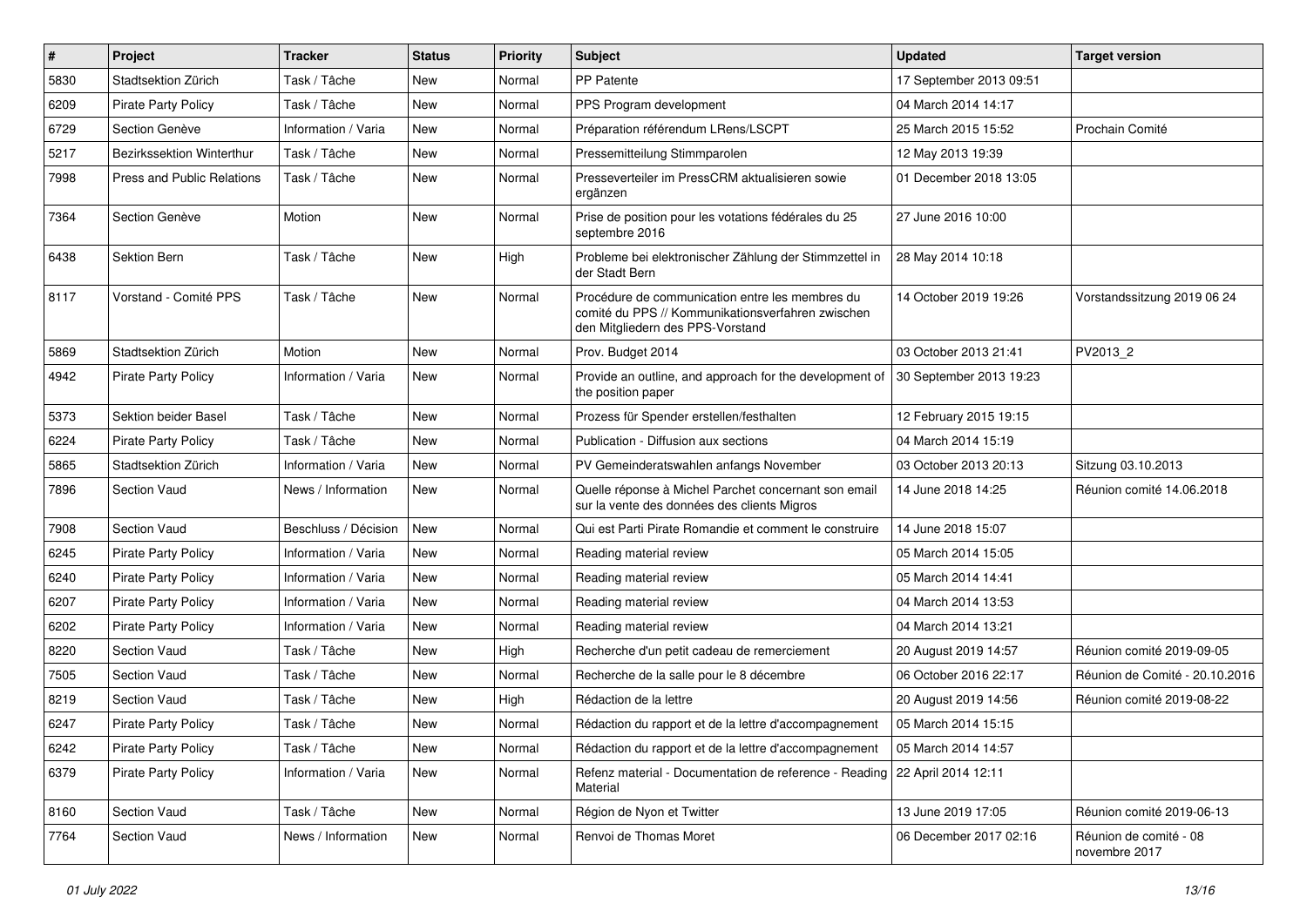| $\#$ | Project                                   | <b>Tracker</b>       | <b>Status</b> | <b>Priority</b> | <b>Subject</b>                                                                                                             | <b>Updated</b>          | <b>Target version</b>       |
|------|-------------------------------------------|----------------------|---------------|-----------------|----------------------------------------------------------------------------------------------------------------------------|-------------------------|-----------------------------|
| 7749 | Section Vaud                              | News / Information   | New           | Urgent          | Requête pour l'organisation d'une Assemblée Générale<br>extraordinaire                                                     | 08 February 2018 17:18  |                             |
| 7978 | Section Vaud                              | News / Information   | New           | Normal          | Réunions, débats et infos: corriger les informations et<br>mise au point de la situation technique et pratique<br>actuelle | 26 October 2018 21:04   | Séance de comité 18-44      |
| 7829 | <b>Section Vaud</b>                       | Information / Varia  | New           | Normal          | Revoir la nomenclature des "versions cibles"                                                                               | 19 March 2018 16:11     | Réunion comité 22.03.2018   |
| 8347 | Digitale Infrastruktur                    | Motion               | New           | Normal          | Roadmap AG DI                                                                                                              | 09 May 2020 20:12       |                             |
| 7779 | <b>Section Vaud</b>                       | News / Information   | <b>New</b>    | Normal          | se réorganiser pour être plus efficace !                                                                                   | 08 February 2018 17:50  | Réunion comité 08.02.2018   |
| 8419 | Vorstand - Comité PPS                     | Information / Varia  | New           | Normal          | Sekretariat der PPS                                                                                                        | 29 October 2020 22:45   | Vorstandssitzung 2020 03 16 |
| 8379 | Vorstand - Comité PPS                     | Beschluss / Décision | New           | Low             | Sektion Ostschweiz Gründung                                                                                                | 02 March 2020 20:25     |                             |
| 6487 | Sektion Wallis / section<br>valaisan      | Task / Tâche         | <b>New</b>    | Normal          | Sektionsdateien Lagerung                                                                                                   | 20 August 2017 08:55    | GV2017                      |
| 5787 | <b>Bezirkssektion Winterthur</b>          | Task / Tâche         | New           | Normal          | Sparen 14 durchsehen                                                                                                       | 04 September 2013 20:19 | Parley 19                   |
| 5570 | Bezirkssektion Winterthur                 | Information / Varia  | New           | Normal          | SSL / TLS Unterstützung                                                                                                    | 21 July 2013 21:47      |                             |
| 5569 | <b>Stadtsektion Bern</b>                  | Information / Varia  | New           | Normal          | SSL / TLS Unterstützung                                                                                                    | 21 July 2013 21:37      |                             |
| 5702 | Stadtsektion Zürich                       | Task / Tâche         | New           | High            | Standaktionen koordinieren                                                                                                 | 03 October 2013 20:56   | Sitzung 03.10.2013          |
| 6015 | Stadtsektion Zürich                       | Task / Tâche         | New           | Normal          | Stellungsnahme zu Teilrevision BZO                                                                                         | 04 December 2013 11:14  |                             |
| 6324 | Sektion St. Gallen und beide<br>Appenzell | Todo / A Faire       | New           | Normal          | Steuererklärung 2013                                                                                                       | 30 July 2014 15:35      | Vorstand 2014-07-30         |
| 8087 | Section Vaud                              | News / Information   | New           | Normal          | Stratégie nationale de protection de la Suisse contre les<br>cyberrisques (SNPC)                                           | 13 June 2019 15:48      | Réunion comité 2019-06-27   |
| 8385 | Vorstand - Comité PPS                     | Task / Tâche         | New           | Normal          | Strategie oder Massnahmenplan für Mitgliederwerbung                                                                        | 09 December 2019 20:33  | PPS Meeting 09.12.2019      |
| 6455 | Sektion St. Gallen und beide<br>Appenzell | Motion               | <b>New</b>    | Normal          | Strategie: Stadt zuerst stärken?                                                                                           | 30 July 2014 15:29      | Vorstand 2014-07-30         |
| 8365 | Vorstand - Comité PPS                     | Beschluss / Décision | <b>New</b>    | Normal          | Televotia Kündigung                                                                                                        | 01 October 2020 22:49   | Vorstandssitzung 2019 11 25 |
| 7490 | Section Vaud                              | News / Information   | New           | High            | <b>TEST</b>                                                                                                                | 22 September 2016 21:22 |                             |
| 6223 | <b>Pirate Party Policy</b>                | Task / Tâche         | New           | Normal          | traduction                                                                                                                 | 04 March 2014 15:19     |                             |
| 6216 | <b>Pirate Party Policy</b>                | Task / Tâche         | New           | Normal          | Translation of all missing elements of the PPS program<br>draft                                                            | 04 March 2014 14:39     |                             |
| 8327 | <b>Section Vaud</b>                       | Task / Tâche         | <b>New</b>    | Normal          | Transmission de matériel de notre parti pour les<br>élections fédérales à la BNS                                           | 26 September 2019 19:27 | Réunion comité 2019-10-31   |
| 5321 | Stadtsektion Zürich                       | Information / Varia  | New           | Normal          | Treffen mit Philipp Meier                                                                                                  | 31 May 2013 15:56       |                             |
| 8557 | Digitale Infrastruktur                    | Motion               | <b>New</b>    | Low             | Twitter Mastodon sync service                                                                                              | 05 April 2022 17:54     |                             |
| 8329 | Vorstand - Comité PPS                     | Beschluss / Décision | New           | Normal          | Überarbeitung des Geschäftsreglements des<br>Vorstandes der Piratenpartei Schweiz                                          | 30 September 2019 11:42 | Vorstandssitzung 2019 09 30 |
| 8255 | Vorstand - Comité PPS                     | Task / Tâche         | New           | Normal          | Überarbeitung des Piraten Quiz                                                                                             | 21 August 2019 20:50    |                             |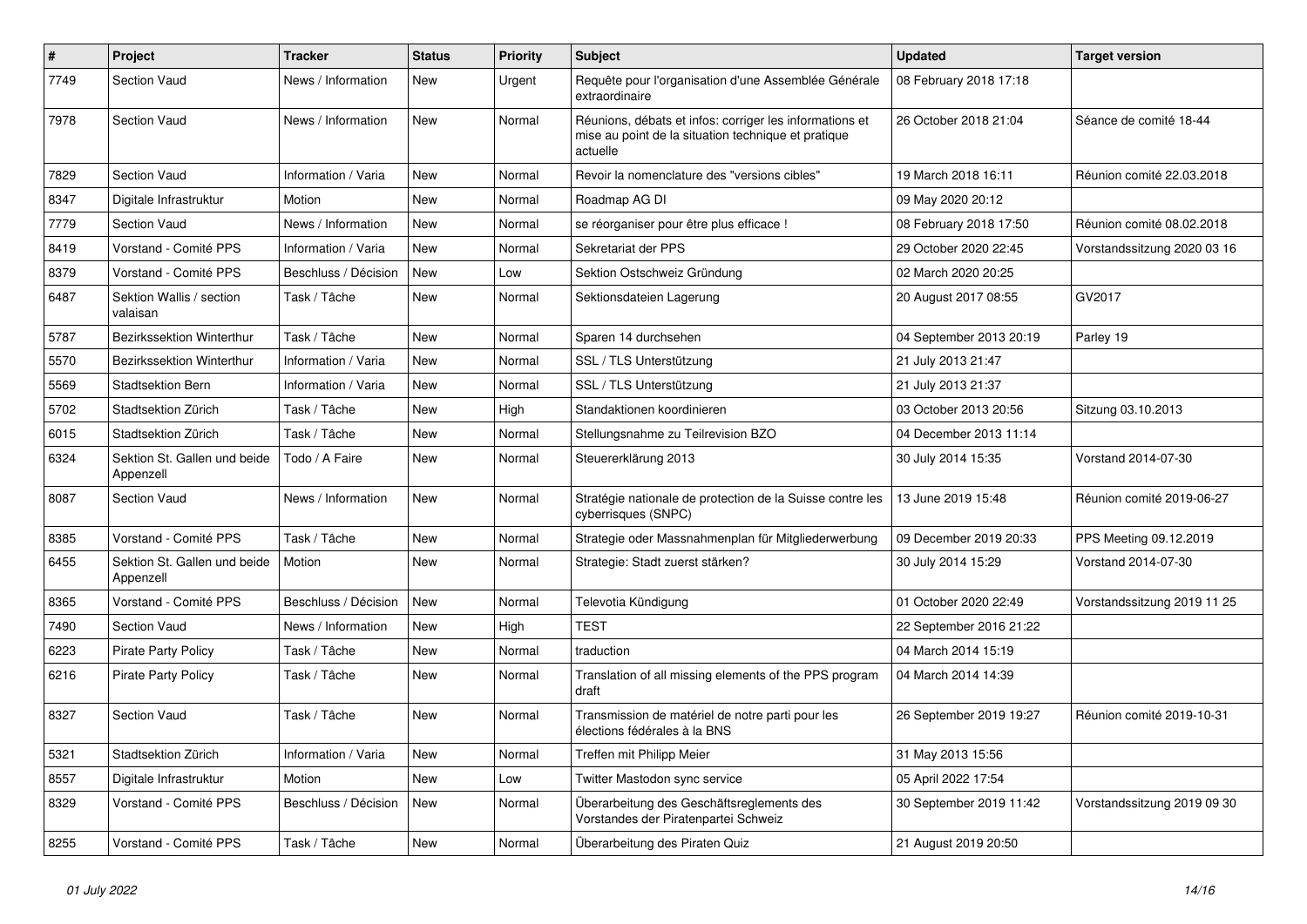| $\sharp$ | Project                                   | <b>Tracker</b>       | <b>Status</b> | <b>Priority</b> | Subject                                                                                                                                                                                     | <b>Updated</b>          | <b>Target version</b>       |
|----------|-------------------------------------------|----------------------|---------------|-----------------|---------------------------------------------------------------------------------------------------------------------------------------------------------------------------------------------|-------------------------|-----------------------------|
| 8356     | Vorstand - Comité PPS                     | Information / Varia  | New           | Normal          | Überarbeitung Versammlungs- und<br>Abstimmungsreglement                                                                                                                                     | 13 November 2019 20:36  | Vorstandssitzung 2019 11 11 |
| 8078     | Sektion Zürich                            | Task / Tâche         | New           | Normal          | Überblick über Dorf-, Quartier-, Regionalzeitungen                                                                                                                                          | 04 May 2019 19:52       |                             |
| 8552     | Digitale Infrastruktur                    | Bug / Feature        | New           | High            | Überprüfung Newsletterformular DE An/Abmeldung                                                                                                                                              | 24 March 2022 11:32     |                             |
| 8512     | Verwaltung                                | News / Information   | <b>New</b>    | Low             | Übersetzung der neuesten Statutenänderungen auf<br>französisch                                                                                                                              | 14 October 2021 15:25   |                             |
| 8334     | Vorstand - Comité PPS                     | Task / Tâche         | New           | Normal          | Übersetzung Positionspapiere                                                                                                                                                                | 30 September 2019 20:29 |                             |
| 8511     | Verwaltung                                | News / Information   | New           | High            | Übersetzungen für PV 2021.2                                                                                                                                                                 | 14 October 2021 16:33   |                             |
| 8535     | Verwaltung                                | News / Information   | <b>New</b>    | Normal          | Übersetzungen für PV 2022.1                                                                                                                                                                 | 30 November 2021 21:36  |                             |
| 6454     | Sektion St. Gallen und beide<br>Appenzell | Todo / A Faire       | <b>New</b>    | Normal          | Überwacht die Überwacher                                                                                                                                                                    | 30 July 2014 15:31      | Vorstand 2014-07-30         |
| 8558     | Vorstand - Comité PPS                     | Information / Varia  | <b>New</b>    | Normal          | Unterschriftenbogen für Initiative Service Citoyen                                                                                                                                          | 12 May 2022 12:22       |                             |
| 5715     | Bezirkssektion Winterthur                 | Motion               | <b>New</b>    | Normal          | Unterstützung Verein FamilienStärken                                                                                                                                                        | 19 August 2013 16:38    | Parley 19                   |
| 5347     | Bezirkssektion Winterthur                 | Task / Tâche         | New           | Normal          | Unverschuldet abgewählt                                                                                                                                                                     | 08 June 2013 15:45      | Parley 17 (13.6.2013)       |
| 8260     | Digitale Infrastruktur                    | Bug / Feature        | New           | Normal          | Update PPS Website auf neues Theme                                                                                                                                                          | 01 October 2019 19:17   |                             |
| 8238     | Digitale Infrastruktur                    | Task / Tâche         | New           | Normal          | Verify and document backup solution                                                                                                                                                         | 15 December 2019 12:11  |                             |
| 8519     | AG Vernehmlassungen                       | Task / Tâche         | New           | Normal          | Vernehmlassung 2021/80 Bundesgesetz über die<br>Bearbeitung von Flugpassagierdaten zur Bekämpfung<br>von terroristischen und anderen schweren Straftaten<br>(Flugpassagierdatengesetz, FPG) | 10 February 2022 06:24  |                             |
| 8556     | AG Vernehmlassungen                       | Task / Tâche         | <b>New</b>    | Normal          | Vernehmlassung 2021/80 Bundesgesetz über die<br>Bearbeitung von Flugpassagierdaten zur Bekämpfung<br>von terroristischen und anderen schweren Straftaten<br>(Flugpassagierdatengesetz, FPG) | 04 April 2022 17:30     |                             |
| 8555     | AG Vernehmlassungen                       | Task / Tâche         | <b>New</b>    | Normal          | Vernehmlassung 2022/19 Bundesgesetz über die<br>elektronische Identität und die Vertrauensinfrastruktur<br>(E-ID-Gesetz, BGEID)                                                             | 04 April 2022 17:29     |                             |
| 8542     | AG Vernehmlassungen                       | Task / Tâche         | <b>New</b>    | Normal          | Vernehmlassung 2022/6 Bundesbeschluss zur<br>nationalen Umsetzung des OECD/G-20 Projekts zur<br>Besteuerung der digitalen Wirtschaft (SR 101)                                               | 13 April 2022 06:34     |                             |
| 8554     | AG Vernehmlassungen                       | Task / Tâche         | <b>New</b>    | High            | Vernehmlassung Teilrevision der GwV-FINMA                                                                                                                                                   | 04 April 2022 19:11     |                             |
| 6378     | <b>Pirate Party Policy</b>                | Task / Tâche         | <b>New</b>    | Normal          | Vernehmlassung: Informationssicherheitsgesetz                                                                                                                                               | 22 April 2014 12:11     |                             |
| 8063     | Sektion Zürich                            | Task / Tâche         | New           | Normal          | Vorbereitungen Aufstellungsversammlung                                                                                                                                                      | 18 April 2019 17:41     | Vorstandsitzung 2019-1      |
| 7921     | Section Vaud                              | Beschluss / Décision | New           | High            | Votation 13.09.2018: Pour la promotion des voies<br>cyclables et des chemins et sentiers pédestres.                                                                                         | 04 July 2018 11:30      |                             |
| 6778     | Sektion Zürich                            | Task / Tâche         | New           | Normal          | Wahlkampf-Wissen im Wiki festhalten                                                                                                                                                         | 22 April 2015 18:29     | Vorstandssitzung 2015-04-22 |
| 8059     | Sektion Zürich                            | Task / Tâche         | New           | Normal          | Wahlprogramm 2019                                                                                                                                                                           | 14 May 2019 15:33       | Vorstandsitzung 2019-1      |
| 6854     | Sektion Zürich                            | Task / Tâche         | New           | Normal          | Website                                                                                                                                                                                     | 07 April 2019 07:36     | Vorstandsitzung 2019-1      |